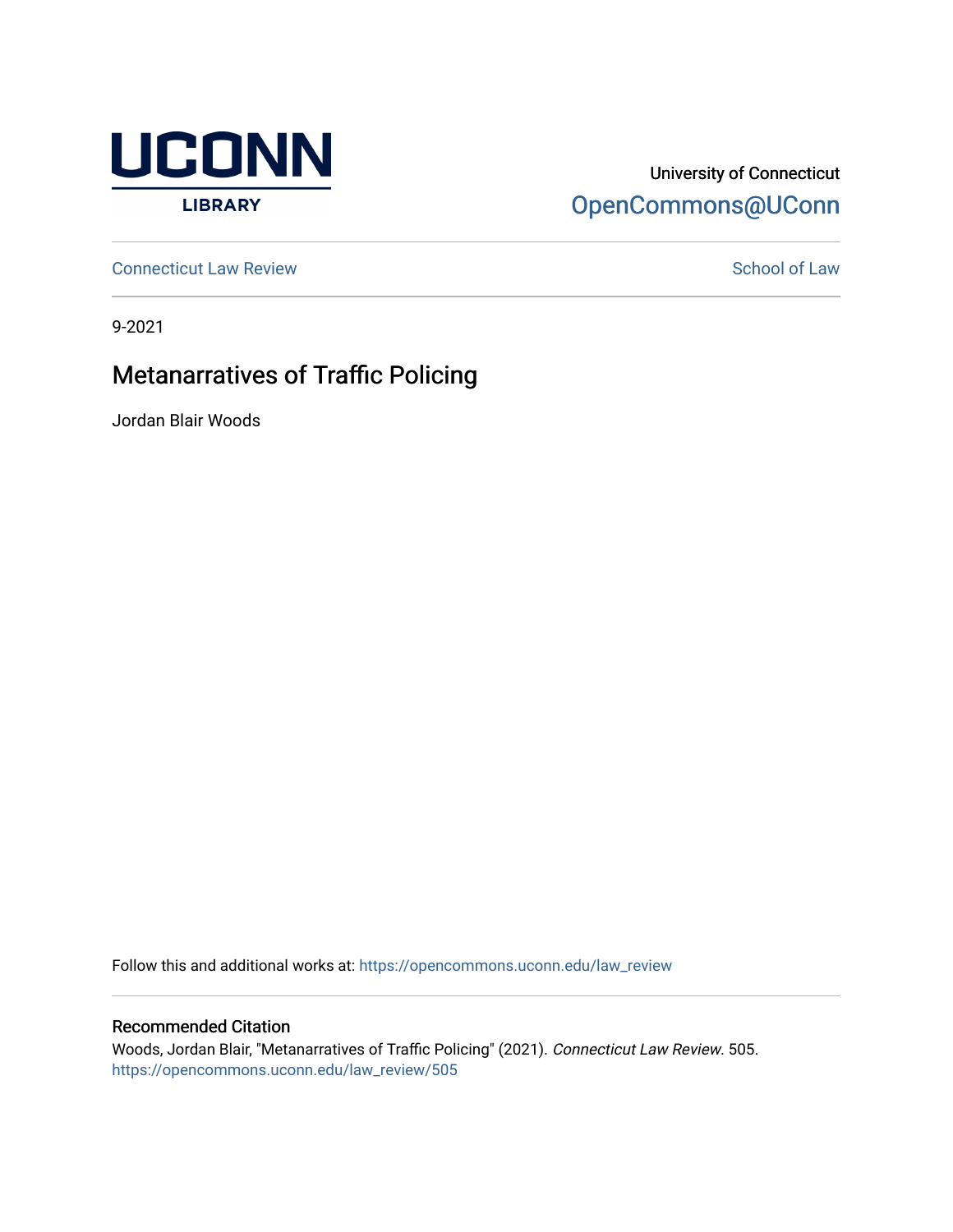# **CONNECTICUT LAW REVIEW**

VOLUME 53 SEPTEMBER 2021 NUMBER 3

## **Essay**

## Metanarratives of Traffic Policing

#### JORDAN BLAIR WOODS

*This Essay, written for the Commentary Issue on police and prison abolition, draws on principles of postmodern feminist and queer theory to evaluate the dominance of a police-reliant, "one-size-fits-all" model of traffic enforcement in the United States. Traffic stops are currently the most common interaction between police and civilians in the United States and are a persistent source of racial and economic injustice. This Essay theorizes the dominance of a police-reliant, one-size-fits-all model of traffic enforcement in terms of metanarratives of public order and public safety. As discussed, these metanarratives shape the structure of police agencies, the nature of the police function, and police behavior with regard to traffic. Individuals and societal institutions also internalize these metanarratives in ways that normalize the idea that traffic enforcement is impossible without the police.*

*In shaping our political and social perceptions of what is possible in the traffic space, metanarratives of public order and public safety sustain and justify dominant power structures that subjugate and control over-policed and over-criminalized populations and ignore their lived experiences. This Essay begins a conversation that illuminates how in distrusting and deconstructing metanarratives, postmodern feminist and queer theories offer conceptual tools to move beyond a police-reliant, one-size-fits-all model of traffic enforcement. Specifically, these theories offer support for social movements that (1) challenge metanarratives of public order and public safety that sustain primary reliance on police in traffic enforcement, and (2)reimagine the traffic space through competing interpretations of public order and public safety that are grounded in the perspectives and experiences of over-policed and overcriminalized communities.*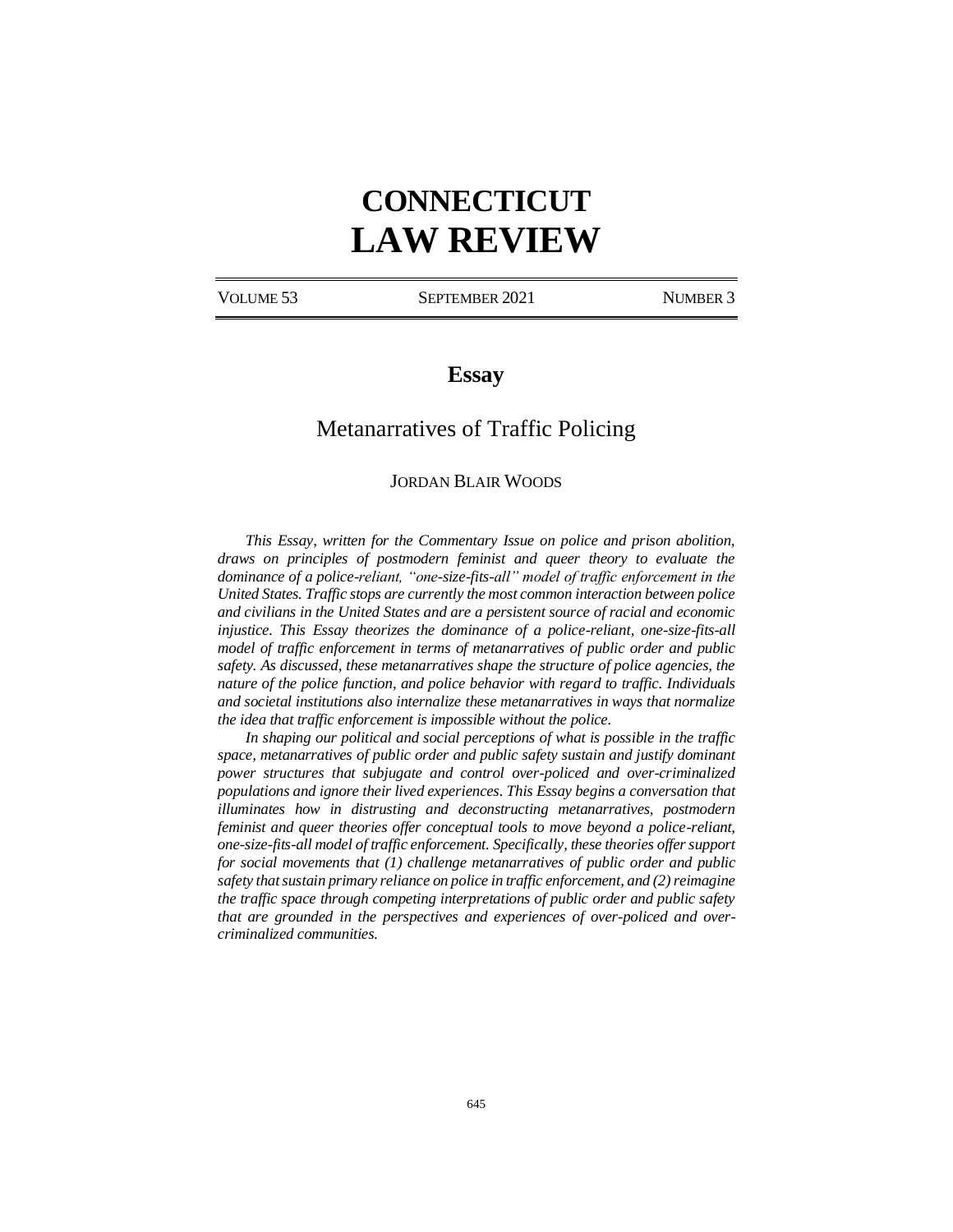## **ESSAY CONTENTS**

| $\mathsf{A}$ .<br>$\bf{B}$ .<br>$\mathcal{C}$<br>D.    | PUBLIC ORDER AND PUBLIC SAFETY METANARRATIVES  652<br>INTERNALIZATION OF METANARRATIVES IN SOCIETY  658 |
|--------------------------------------------------------|---------------------------------------------------------------------------------------------------------|
| IL DESTABILIZING ONE-SIZE-FITS-ALL TRAFFIC ENFORCEMENT |                                                                                                         |
| $\mathsf{A}$ .                                         | THE HISTORICAL CONTINGENCY OF POLICE-INITIATED TRAFFIC                                                  |
| $\mathbf{B}$ .                                         | <b>TRAFFIC ENFORCEMENT BASED ON NEW UNDERSTANDINGS OF</b>                                               |
|                                                        |                                                                                                         |

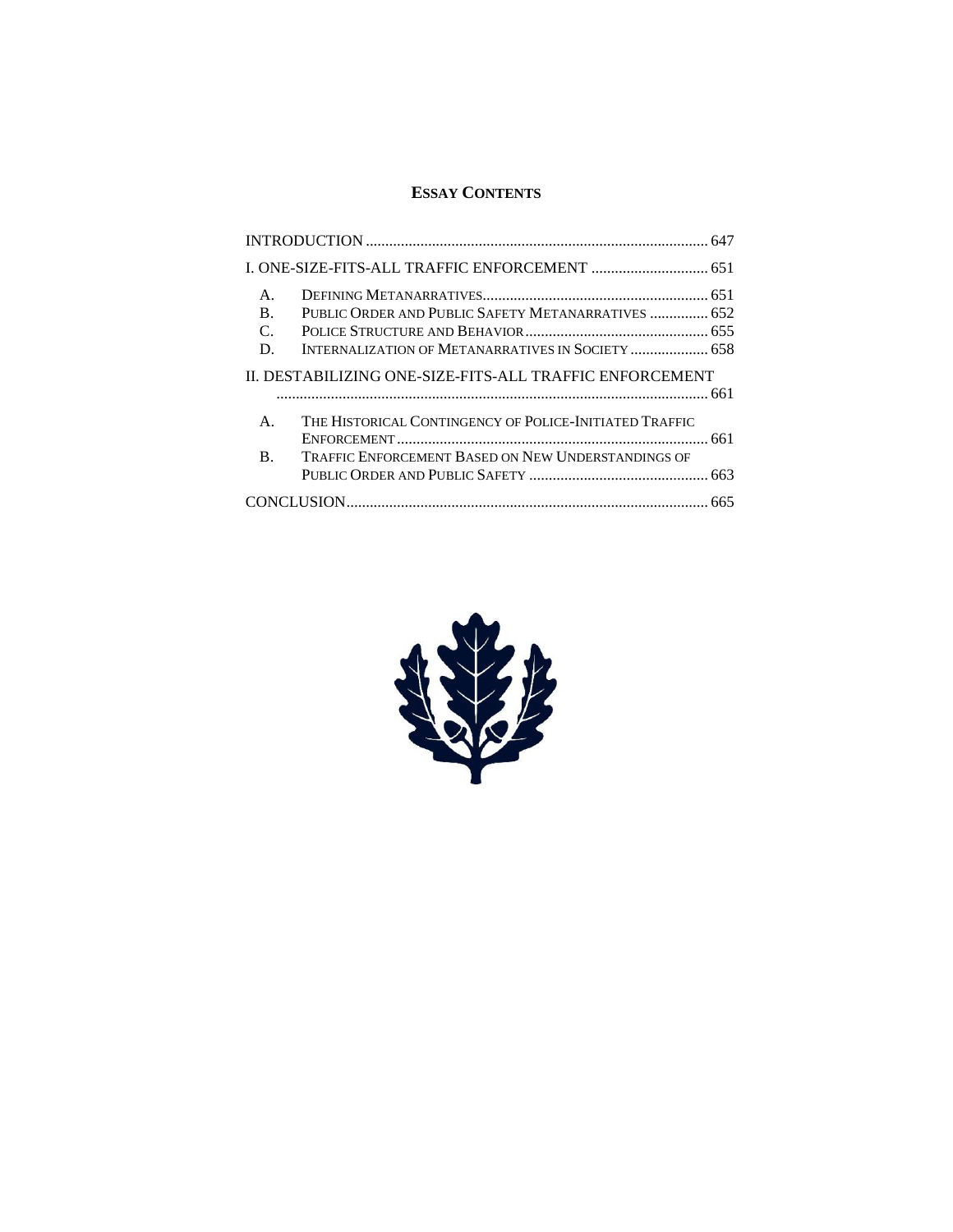## Metanarratives of Traffic Policing

#### JORDAN BLAIR WOODS \*

#### **INTRODUCTION**

Calls for removing police from traffic enforcement have grown in the wake of nationwide protests and social mobilization against police violence.<sup>1</sup> Consider the following examples. As part of a comprehensive plan to reimagine public safety, in July 2020, the City of Berkeley, California, voted in favor of a groundbreaking proposal that would be the first in the country to remove police from traffic enforcement.<sup>2</sup> The proposal directs the city to create a Department of Transportation staffed by unarmed civil servants who would be in charge of enforcing traffic violations.<sup>3</sup> Investing in non-police alternatives to enforce traffic laws was one of two items in the

<sup>\*</sup> Associate Professor of Law and Faculty Director of the Richard B. Atkinson LGBTQ Law and Policy Program, University of Arkansas School of Law, Fayetteville. I gratefully acknowledge the University of Arkansas School of Law library staff, and especially Cathy Chick, for their research assistance. Thank you to the editors and staff at the *Connecticut Law Review* for their careful edits, insightful suggestions, and work.

<sup>1</sup> *See, e.g.*, Kellen Browning & Jill Cowan, *How Berkeley Could Remove the Police from Traffic Stops*, N.Y. TIMES (July 9, 2020), https://www.nytimes.com/2020/07/09/us/berkeley-ca-policedepartment-reform.html (discussing reforms in the city of Berkeley, California, to remove police from traffic enforcement); Julianne Cuba, *Vision Zero Cities: Removing Police from Traffic Enforcement Is Crucial—and Hard!*, STREETSBLOG (Oct. 21, 2020), https://nyc.streetsblog.org/2020/10/21/vision-zerocities-removing-police-from-traffic-enforcement-and-self-enforced-streets (noting that five experts at the annual Transportation Alternatives' Vision Zero Cities conference "made it clear that cities can and should—move past the current system of police-overseen traffic enforcement because it will be better for safety as well as remove a major racial flashpoint"); Rebecca Tan, *Should Police Be in Charge of Traffic Enforcement? In a Suburb Beset by Racial Inequalities, Lawmakers Aren't Sure.*, WASH. POST (Aug. 10, 2020, 9:35 AM), https://www.washingtonpost.com/local/md-politics/montgomery-policebias-traffic-/2020/08/07/818fd860-d72e-11ea-aff6-220dd3a14741\_story.html (discussing a study commissioned in Montgomery County, Maryland, "to figure out whether—and how—Montgomery might be able to move certain traffic enforcement functions out of the police department and into other government agencies"). For scholarly perspectives on the issue, see Elizabeth E. Joh, *Discretionless Policing: Technology and the Fourth Amendment*, 95 CALIF. L. REV. 199 (2007) (discussing traffic automation); SARAH A. SEO, JUST. COLLABORATIVE INST., A PATH TO NON-POLICE ENFORCEMENT OF CIVIL TRAFFIC VIOLATIONS 2 (2020), https://tjcinstitute.com/wp-content/uploads/2020/09/non-policeenforcement-of-civil-traffic-violations.pdf (discussing non-police enforcement of civil traffic violations); Jordan Blair Woods, *Traffic Without the Police*, 73 STAN. L. REV. 1471 (2021) [hereinafter Woods, *Traffic Without the Police*]; Ekow N. Yankah, *Pretext and Justification: Republicanism, Policing, and Race*, 40 CARDOZO L. REV. 1543, 1625–28 (2019) (discussing the separation of removing traffic monitoring powers from traditional police powers).

<sup>2</sup> Rachel Sandler, *Berkeley Will Become 1st U.S. City to Remove Police from Traffic Stops*, FORBES (July 15, 2020, 8:22 PM), https://www.forbes.com/sites/rachelsandler/2020/07/14/berkeley-maybecome-1st-us-city-to-remove-police-from-traffic-stops/?sh=5de8178970fa.

<sup>3</sup> Browning & Cowan, *supra* note 1; Sandler, *supra* note 2.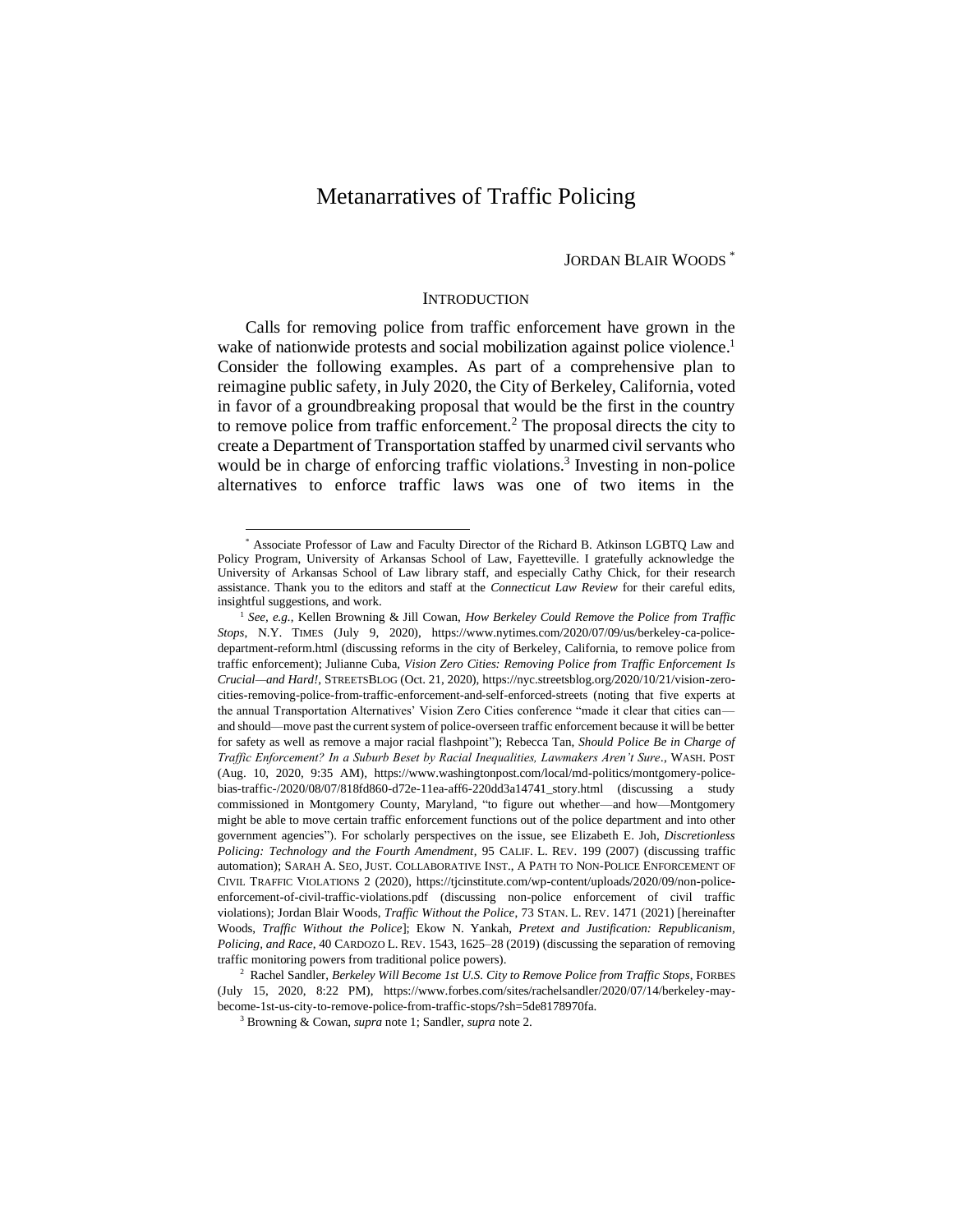comprehensive plan estimated to eventually lead to reducing the Berkeley Police Department's budget by half.<sup>4</sup>

In September 2020, New York Attorney General Letitia James urged the City of New York to remove the New York City Police Department (NYPD) from routine traffic enforcement.<sup>5</sup> The recommendation stemmed from an investigation into the death of Allan Feliz, a thirty-one-year-old man who was killed by officers during a traffic stop initiated for Feliz's alleged failure to wear a seatbelt.<sup>6</sup> A few months before Feliz's death, the New York Attorney General's Office stressed in a report following the NYPD's response to demonstrations following the killing of George Floyd that "[a]rmed police officers are not needed for traffic enforcement, particularly when the underlying conduct in question is not criminal, such as a broken tail light, speeding, or not wearing a seatbelt."<sup>7</sup>

In May 2021, the City of Brooklyn Center, Minnesota also passed a sweeping public safety resolution that paved the way for a number of police reforms in the city, including the creation of a division of unarmed civilians to enforce non-moving traffic violations.<sup>8</sup> The city council passed the resolution in the aftermath of two separate fatal shootings of young men by Brooklyn Center police officers.<sup>9</sup> One of the victims, twenty-year-old Daunte Wright, was unarmed and shot and killed by an officer during a traffic stop in April 2021, roughly one year after the murder of George Floyd.<sup>10</sup> Daunte Wright's killing sparked new protests nationwide about police violence, especially against people of color during traffic stops.<sup>11</sup>

As calls for removing police from traffic enforcement grow, critics in law enforcement circles are advancing concerns that connect to broader themes of public order and public safety. For instance, some critics argue that removing

package/600057779/?refresh=true.

9 *Id.*

<sup>4</sup> Eric Rogers, *Berkeley City Council Cuts Police Budget by 12%, Reduces Department Scope*, DAILY CALIFORNIAN (July 16, 2020), https://www.dailycal.org/2020/07/15/berkeley-city-council-cuts-policebudget-12-reduces-department-scope.

<sup>5</sup> SPECIAL INVESTIGATIONS & PROSECUTIONS UNIT, N.Y. STATE OFF. OF THE ATT'Y GEN., REPORT ON THE INVESTIGATION INTO THE DEATH OF ALLAN FELIZ 10–11 (2020), https://ag.ny.gov/sites/default/files/sipu\_allan\_feliz\_report\_final.links\_.pdf.

<sup>6</sup> *Id.* at 1–2, 10.

<sup>7</sup> N.Y. STATE OFF. OF THE ATT'Y GEN., PRELIMINARY REPORT ON THE NEW YORK CITY POLICE DEPARTMENT'S RESPONSE TO DEMONSTRATIONS FOLLOWING THE DEATH OF GEORGE FLOYD 39 (2020), https://ag.ny.gov/sites/default/files/2020-nypd-report.pdf.

<sup>8</sup> Andy Mannix, *Brooklyn Center Passes Police Reform Package*, STAR TRIB. (May 15, 2021, 8:50 PM), https://www.startribune.com/brooklyn-center-passes-police-reform-

<sup>&</sup>lt;sup>10</sup> The other victim, Kobe Dimock-Heisler, was killed by police during a mental health crisis call in August 2019. *Id.*; *see also* Rochelle Olson, *Hennepin County Won't File Charges Against Brooklyn Center Officers in Fatal 2019 Shooting*, STAR TRIB. (Aug. 6, 2020, 3:00 PM), https://www.startribune.com/hennepin-county-won-t-file-charges-against-brooklyn-center-officers-infatal-shooting/572015972/.

<sup>11</sup> Mannix, *supra* note 8; *see also* Madeline Holcombe, *The Police Shooting of Daunte Wright has Sparked Nights of Protests and Days of Fast-Moving Case Developments*, CNN (Apr. 16, 2021, 1:13 PM), https://www.cnn.com/2021/04/16/us/daunte-wright-minnesota-shooting-friday/index.html.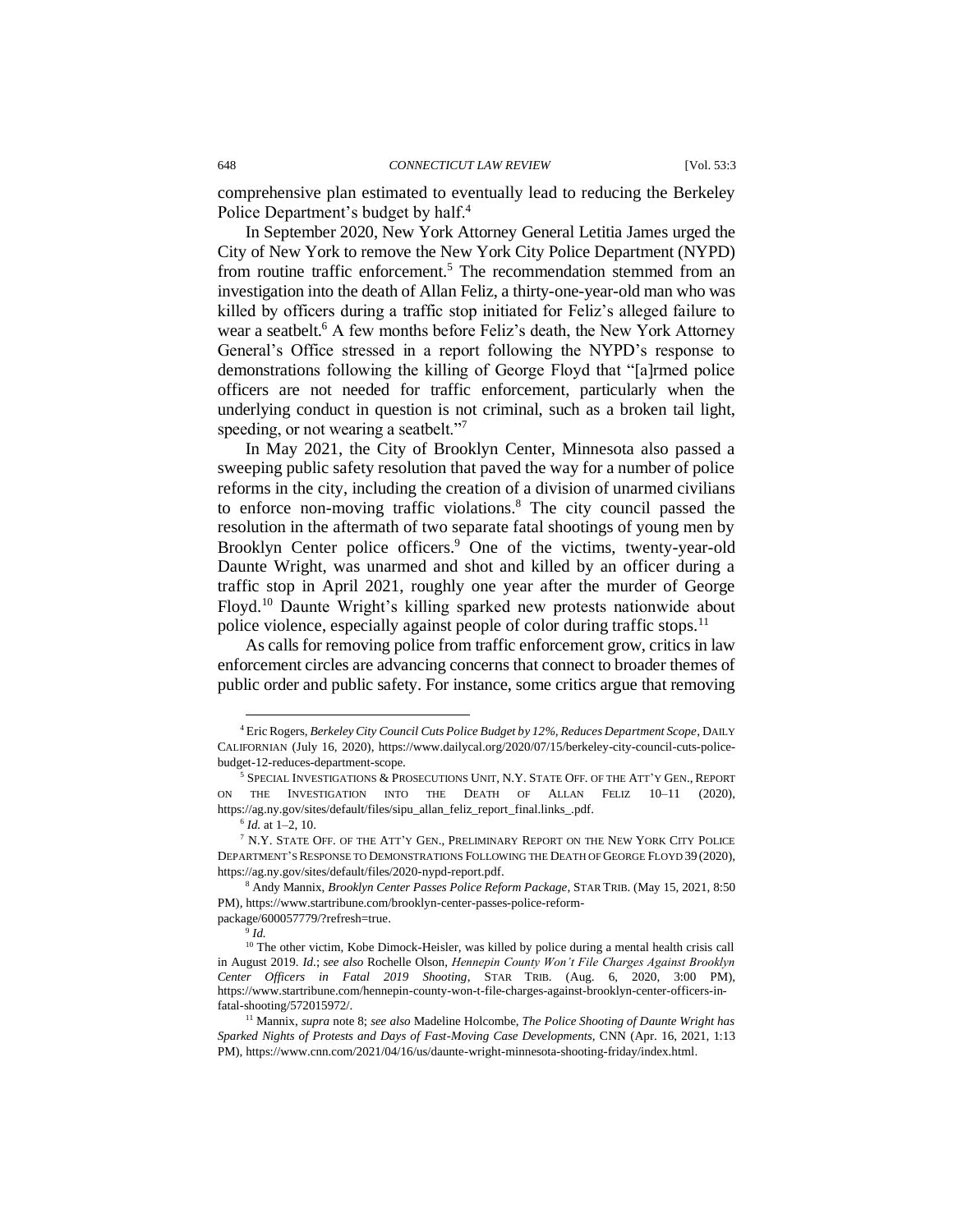police from traffic enforcement is "anti-public safety"<sup>12</sup> and warn that localities "will end up with more crashes and more fatalities."<sup>13</sup> They have also claimed that removing police from traffic enforcement will strip the police of a key tool in criminal investigations.<sup>14</sup> In addition, critics have stressed that having no one to respond to traffic accidents is what "defunding [the police] would actually look like."<sup>15</sup>

The perspectives on both sides of this debate illuminate why traffic is essential to consider in social and legal projects that further police abolition and defunding goals. Traffic enforcement has a central role in policing today.<sup>16</sup> Traffic stops are currently the most common interaction between police and civilians in the United States<sup>17</sup> and are a persistent source of racial and economic injustice.<sup>18</sup> At the same time, traffic stops are hailed in U.S. law enforcement circles as an easy and cost-effective tool of criminal investigation.<sup>19</sup>

In other work, I have argued that ideas and methods in postmodern feminism and queer theory provide conceptual frameworks that assist in

<sup>17</sup> FRANK R. BAUMGARTNER, DEREK A. EPP & KELSEY SHOUB, SUSPECT CITIZENS: WHAT 20 MILLION TRAFFIC STOPS TELL US ABOUT POLICING AND RACE 30 (2018) ("[T]raffic stops are the most common type of encounter that Americans have with the police. . . .").

<sup>19</sup> Jordan Blair Woods, *Policing, Danger Narratives, and Routine Traffic Stops*, 117 MICH. L. REV. 635, 656 (2019) [hereinafter Woods, *Policing, Danger Narratives, and Routine Traffic Stops*].

<sup>12</sup> Peter Dujardin, *Virginia Could Make It Harder for Officers to Pull You Over. Police Aren't Happy.*, DAILY PRESS (Oct. 11, 2020, 7:45AM), https://www.dailypress.com/news/crime/dp-nwgeneral-assembly-police-20201011-g3ftvpea2ncwjeqswa7qckb3fi-story.html (quoting York-Poquoson Sheriff J.D. "Danny" Diggs).

<sup>13</sup> *Id.* (quoting Dana Schrad, executive Director of the Virginia Association of Chiefs of Police).

<sup>14</sup> *State Your Case: Do We Need Traffic Cops?*, POLICE1 (Dec. 1, 2020), https://www.police1.com/traffic-patrol/articles/state-your-case-do-we-need-traffic-copsyZjtUWNYTxTRPjgb/.

<sup>&</sup>lt;sup>15</sup> Gregory Hoyt, *LAPD Officially Defunded By \$150 Million, Will Stop Responding to Traffic Accidents, Reduce Robbery, Homicide Divisions*, LAW ENF'T TODAY (Nov. 8, 2020), https://www.lawenforcementtoday.com/report-what-the-lapds-150m-defunding-is-going-to-look-like/.

<sup>16</sup> David A. Harris, *"Driving While Black" and All Other Traffic Offenses: The Supreme Court and Pretextual Traffic Stops*, 87 J. CRIM. L. & CRIMINOLOGY 544, 560 (1997) ("[P]olice use traffic regulations to investigate many innocent citizens."); Wayne R. LaFave, *The "Routine Traffic Stop" from Start to Finish: Too Much "Routine," Not Enough Fourth Amendment*, 102 MICH. L. REV. 1843, 1847 (2004) (recognizing that "police have co-opted our traffic codes as a weapon to be used in the 'war on drugs'").

<sup>18</sup> *Id.* at 25–26; Devon W. Carbado, *From Stopping Black People to Killing Black People: The Fourth Amendment Pathways to Police Violence*, 105 CALIF. L. REV. 125, 130 (2017); Devon W. Carbado, *(E)Racing the Fourth Amendment*, 100 MICH. L. REV. 946, 1030–31 (2002) [hereinafter Carbado, *(E)Racing the Fourth Amendment*]; Devon W. Carbado & Cheryl I. Harris, *Undocumented Criminal Procedure*, 58 UCLA L. REV. 1543, 1578–81, 1584 (2011); Angela J. Davis, *Race, Cops, and Traffic Stops*, 51 U. MIAMI L. REV. 425, 427–32 (1997); Samuel R. Gross & Katherine Y. Barnes, *Road Work: Racial Profiling and Drug Interdiction on the Highway*, 101 MICH. L. REV. 651, 687–89, 694 (2002); Harris, *supra* note 16, at 546; Kevin R. Johnson, Essay, *How Racial Profiling in America Became the Law of the Land:* United States v. Brignoni-Ponce *and* Whren v. United States *and the Need for Truly Rebellious Lawyering*, 98 GEO. L.J. 1005, 1007 (2010); Tracey Maclin, *Race and the Fourth Amendment*, 51 VAND. L. REV. 333, 333–34 (1998); David A. Sklansky, *Traffic Stops, Minority Motorists, and the Future of the Fourth Amendment*, 1997 SUP. CT. REV. 271, 272; Anthony C. Thompson, *Stopping the Usual Suspects: Race and the Fourth Amendment*, 74 N.Y.U. L. REV. 956, 958 (1999).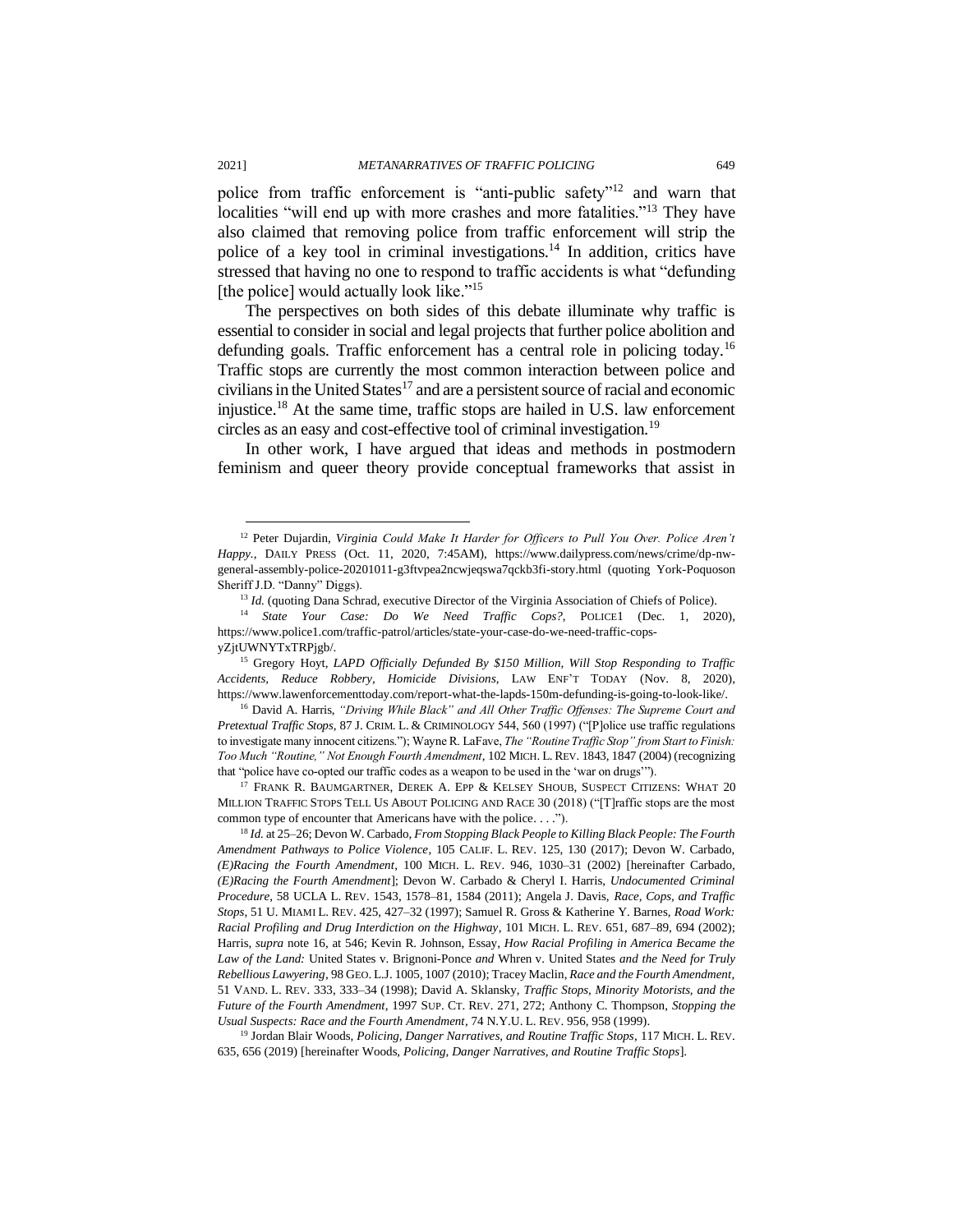#### 650 *CONNECTICUT LAW REVIEW* [Vol. 53:3

deconstructing and destabilizing the contemporary policing order.<sup>20</sup> This Essay advances that conversation by using traffic enforcement as a lens to scrutinize how metanarratives<sup>21</sup> of public order and public safety maintain and legitimize the contemporary policing order in the United States.<sup>22</sup> These metanarratives sustain and justify dominant power structures in society that subjugate and control marginalized communities, including Black, Latinx, and other people of color, LGBTQ populations, and poor and homeless individuals.<sup>23</sup> Postmodern feminism and queer theory offer conceptual support for movements that deconstruct these metanarratives and reimagine the traffic space through competing interpretations of public order and public safety from the perspective of marginalized and disempowered communities.<sup>24</sup>

The remainder of this Essay proceeds as follows. Part I draws on postmodern feminist and queer theory to explain the dominance of a "one-size-fits-all" model of traffic enforcement in the United States. This model relies on the police to enforce traffic laws. The analysis explains the dominance of this police-reliant, one-size-fits-all model of traffic enforcement in terms of metanarratives of public order and public safety, which shape the structure of police agencies, the nature of the police function, and police behavior.<sup>25</sup> The analysis further describes how individuals and societal institutions internalize those metanarratives in ways that normalize how police are structured, what police do, and how police behave.<sup>26</sup> The widespread assumption that traffic enforcement is impossible without the police illustrates how metanarratives of public order and public safety shape our political and social realities of what is possible in the traffic space. $27$ 

As discussed in Part II, in distrusting metanarratives and universal truths, postmodern feminist and queer theories illuminate how police-initiated traffic enforcement is historically contingent and not a necessary condition for social order.<sup>28</sup> In showing how the boundaries of public order and public safety are malleable, these theoretical paradigms support existing movements advancing new definitions of public order and public safety that are more responsive to the needs of marginalized and disempowered communities that

<sup>&</sup>lt;sup>20</sup> In that work, I examine how legal scholarship and social science research on policing evaluate connections between masculinity and police violence. I specifically argue that dominant social constructionist accounts of masculinity do not go far enough to challenge the basic structure of police and what police do and explain the promise of postmodern feminist and queer theories to build normative frameworks that achieve those goals. Jordan Blair Woods, *Destabilizing Policing's Masculinity Project*, 89 GEO. WASH. L. REV. (forthcoming 2021) (manuscript on file with author).

<sup>21</sup> *Infra* Section I.A (defining metanarratives).

<sup>22</sup> *Infra* Part I.

 $^{23}$  *Id.* 

<sup>24</sup> *Infra* Part II.

<sup>25</sup> *Infra* Part I.

<sup>26</sup> *Infra* Section I.D.

<sup>27</sup> *Id.*

<sup>28</sup> *Infra* Section II.A.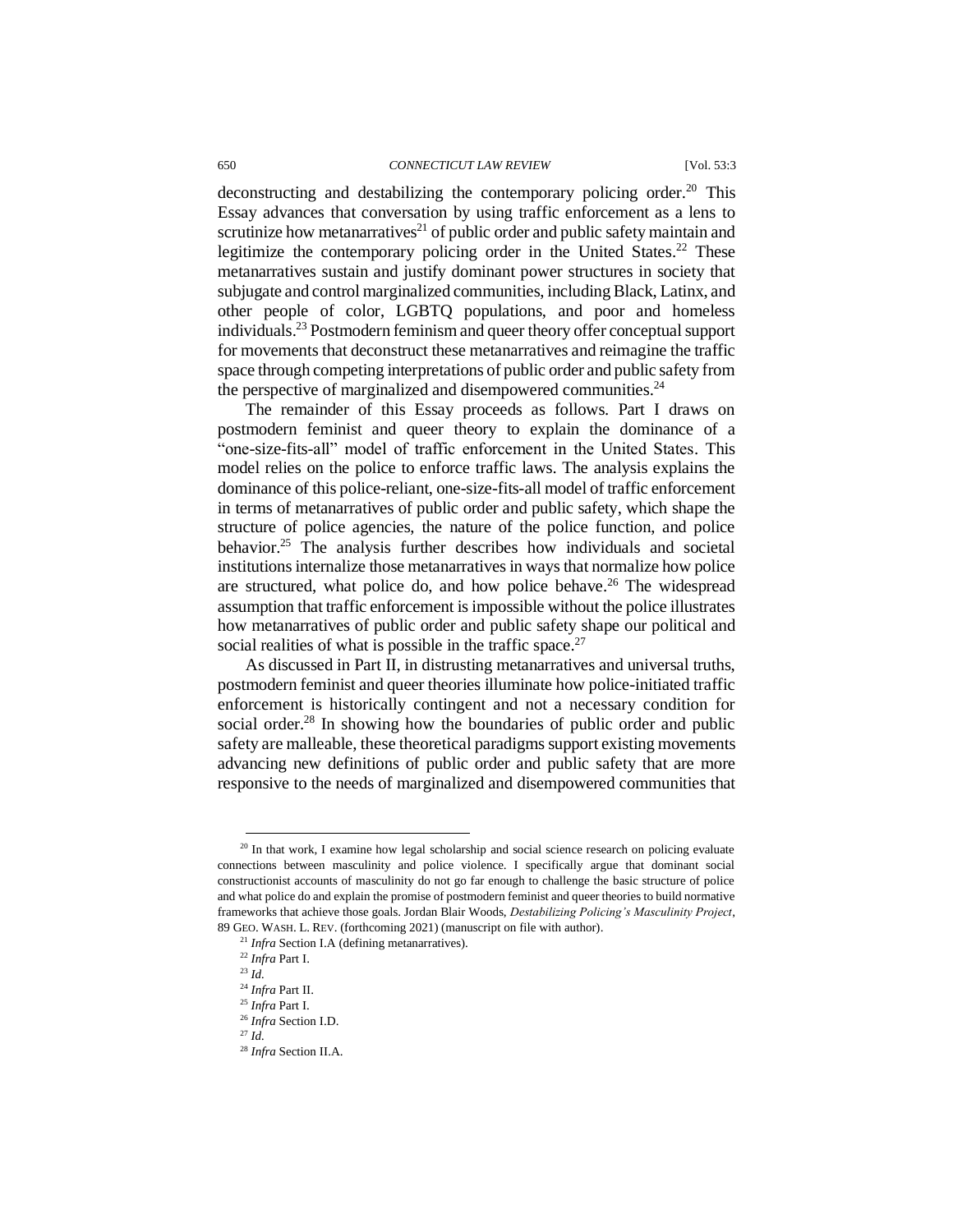those metanarratives ignore.<sup>29</sup> When applied to traffic enforcement, postmodern feminism and queer theory provide a normative grounding for law and policy changes that reconceptualize traffic enforcement in ways that do not rely on police, and that better achieve public order and public safety from the perspective of communities that are currently over-policed and over-criminalized in the traffic space.<sup>30</sup>

#### I. ONE-SIZE-FITS-ALL TRAFFIC ENFORCEMENT

Drawing on concepts in postmodern feminism and queer theory, this Part explains the dominance of the one-size-fits-all model of traffic enforcement in the United States. This model vests the primary responsibility of enforcing traffic laws in the hands of police. First, Section A provides greater clarity for how the term metanarrative is used in this Essay. Section B then identifies public order and public safety as metanarratives that sustain and perpetuate this police-reliant, one-size-fits-all model of traffic enforcement. Section C discusses how those metanarratives influence the structure of police institutions as well as police behavior in traffic settings. Section D evaluates how metanarratives of public order and public safety are internalized by individuals and societal institutions in ways that shape our political and social realities, and, in turn, normalize police involvement in traffic enforcement.

#### A. *Defining Metanarratives*

Described by Jean-François Lyotard as "incredulity towards metanarratives,"<sup>31</sup> postmodernism rejects universal truths and explanations for reality across place and time.<sup>32</sup> As Lyotard describes, a core function of metanarratives is that they legitimize specific knowledges and practices.<sup>33</sup> For instance, the Enlightenment debates elevated the scientific method as the only reliable method to discover truth through human reason and progress towards freedom and autonomy.<sup>34</sup> Postmodernists reject this idea<sup>35</sup>

<sup>29</sup> *Infra* Section II.B.

<sup>30</sup> *Id.*

<sup>&</sup>lt;sup>31</sup> JEAN-FRANÇOIS LYOTARD, THE POSTMODERN CONDITION: A REPORT ON KNOWLEDGE xxiv (Geoff Bennington & Brian Massumi trans., Univ. of Minn. Press 1984) (1979).

<sup>32</sup> Edward L. Rubin, *The New Legal Process, The Synthesis of Discourse, and the Microanalysis of Institutions*, 109 HARV. L. REV. 1393, 1419–20 (1996) ("Lyotard's *The Postmodern Condition* . . . introduced the term postmodernism and represents perhaps the leading statement of this position.").

<sup>33</sup> LYOTARD,*supra* note 31, at 27–36 (discussing connections between the function of narratives and the legitimation of knowledge).

 $34$  MARTIN O'BRIEN & SUE PENNA, THEORISING WELFARE: ENLIGHTENMENT AND MODERN SOCIETY 75 (1998) ("Enlightenment philosophy suggests that what occurs in the world is subject to entirely knowable and explainable laws that can be discovered and used in directing the progress of human society and securing human mastery over the natural and social world.").

<sup>35</sup> STEPHEN R. C. HICKS, EXPLAINING POSTMODERNISM: SKEPTICISM AND SOCIALISM FROM ROUSSEAU TO FOUCAULT 14 (2004) ("Postmodernism rejects the Enlightenment project in the most fundamental way possible—by attacking its essential philosophical themes.").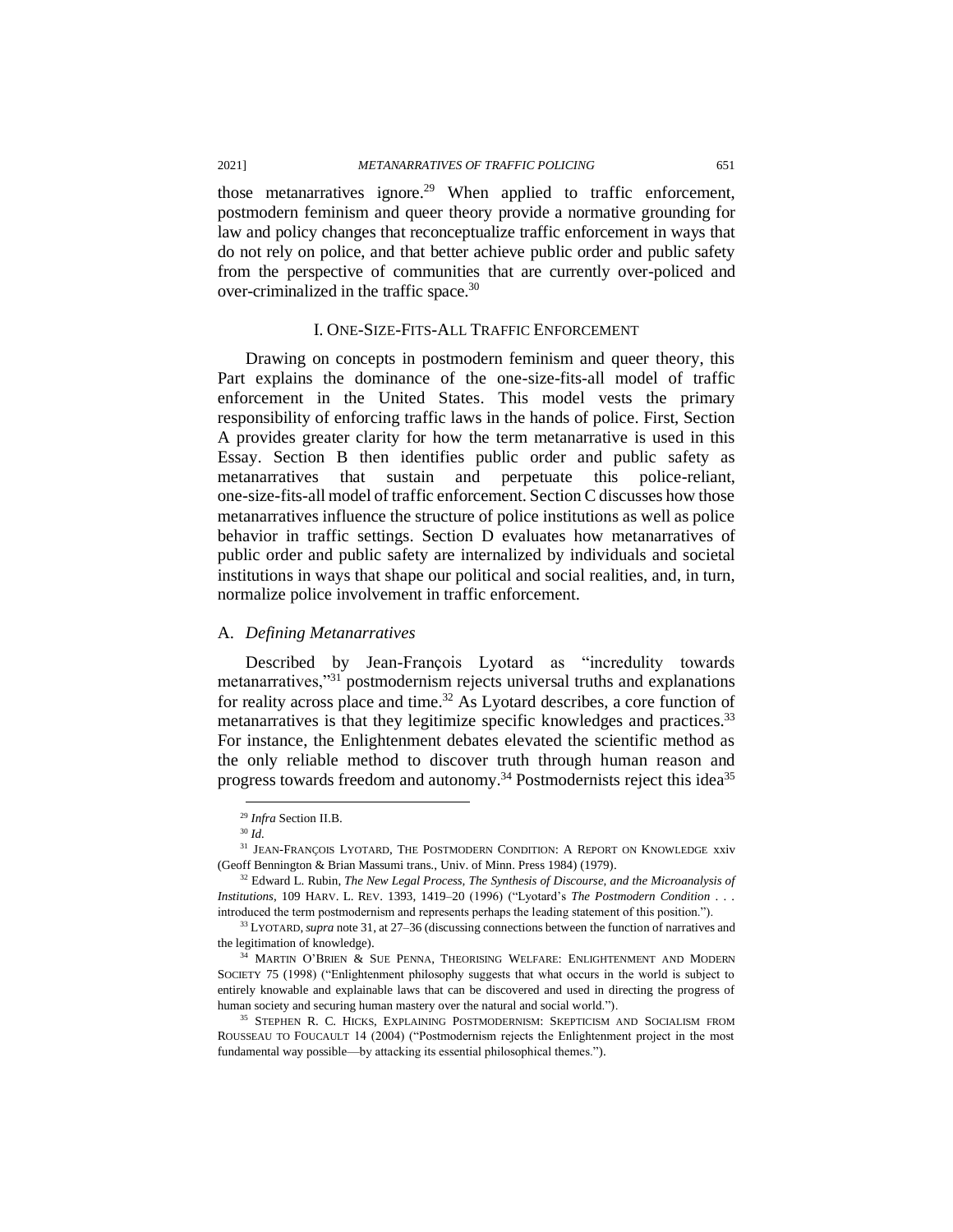as well as other metanarratives of modernity that promise universal freedom and universal morality.<sup>36</sup>

Although feminist scholars have identified important tensions between feminism and postmodernism, $37$  they have also described similarities between the two movements, especially in terms of challenging the foundations and universal assumptions of modernist thought.<sup>38</sup> Nancy Fraser and Linda Nicholson identify a tendency in some feminist theories to reason in ways that resemble the types of metanarratives that are the focus of critique in postmodernism.<sup>39</sup> As Fraser and Nicholson describe, these feminist metanarratives are not "pure" metanarratives in the postmodern sense that they are "ahistorical normative theories about the transcultural nature of rationality or justice."<sup>40</sup> Rather, these modes of theorization (what they label as "quasi metanarratives") "tacitly presuppose some commonly held but unwarranted and essentialist assumptions about the nature of human beings and the conditions for social life." $4\overline{1}$  This interpretation guides how the term metanarratives is used throughout the remainder of this Essay.

#### B. *Public Order and Public Safety Metanarratives*

From the definitional standpoint above, this Section identifies public order and public safety as metanarratives that sustain and perpetuate a police-reliant, one-size-fits-all model of traffic enforcement. A problem with

<sup>36</sup> PETER LEONARD, POSTMODERN WELFARE: RECONSTRUCTING AN EMANCIPATORY PROJECT 27 (reprt. 2000) (noting that postmodernism rejects metanarratives "of universal freedom, material abundance, security and increased equality"). *See also* Barbara Ann Atwood, *Flashpoints Under the Indian Child Welfare Act: Toward a New Understanding of State Court Resistance*, 51 EMORY L.J. 587, 596 (2002) ("[M]ost postmodern philosophers are suspicious of classic notions of truth, reason, objectivity, and identity."); Deborah L. Rhode, *Feminist Critical Theories*, 42 STAN. L. REV. 617, 619 n.8 (1990) ("Since the Enlightenment, these metanarratives have sought to develop principles of objective science, universal morality, and autonomous art.").

<sup>37</sup> Nancy Fraser & Linda Nicholson, *Social Criticism Without Philosophy: An Encounter Between Feminism and Postmodernism*, *in* UNIVERSAL ABANDON? THE POLITICS OF POSTMODERNISM 83, 91–92 (Andrew Ross ed., 1988) (identifying differences between feminism and postmodernism). Fraser and Nicholson have described that postmodernism is ultimately concerned with the status of philosophy, whereas feminism is guided "by the demands of political practice" in eliminating sexism. *Id.* at 91. *See also* Rhode, *supra* note 36, at 619–20 (identifying tensions between postmodernism and feminism).

<sup>38</sup> Fraser & Nicholson, *supra* note 37, at 91–92 (discussing similarities between feminism and postmodernism); SUSAN J. HEKMAN, GENDER AND KNOWLEDGE: ELEMENTS OF A POSTMODERN FEMINISM 1 (1990) (same); Helen Stacy, *Postmodern Feminist Justice: Identity and Reform*, 4 SOC. PATHOLOGY 1, 7 (1998) ("Postmodernism strengthens the feminist critique of law by demonstrating how the binary opposition of law (win/lose, right/wrong, public/private, man/women) work off a concept of individuality that assumes there can be a single understanding of *all* women's experience."). Rejecting appeals to universality is also a primary feature of queer theory. *See* ANNAMARIE JAGOSE, QUEER THEORY: AN INTRODUCTION 17 (1996) ("Heterosexuality . . . is equally a construction whose meaning is dependent on changing cultural models. As a descriptive term its provenance is historical, no matter how often it lays claim to universality.").

<sup>39</sup> Fraser & Nicholson, *supra* note 37, at 92.

<sup>40</sup> *Id.* 

<sup>41</sup> *Id.*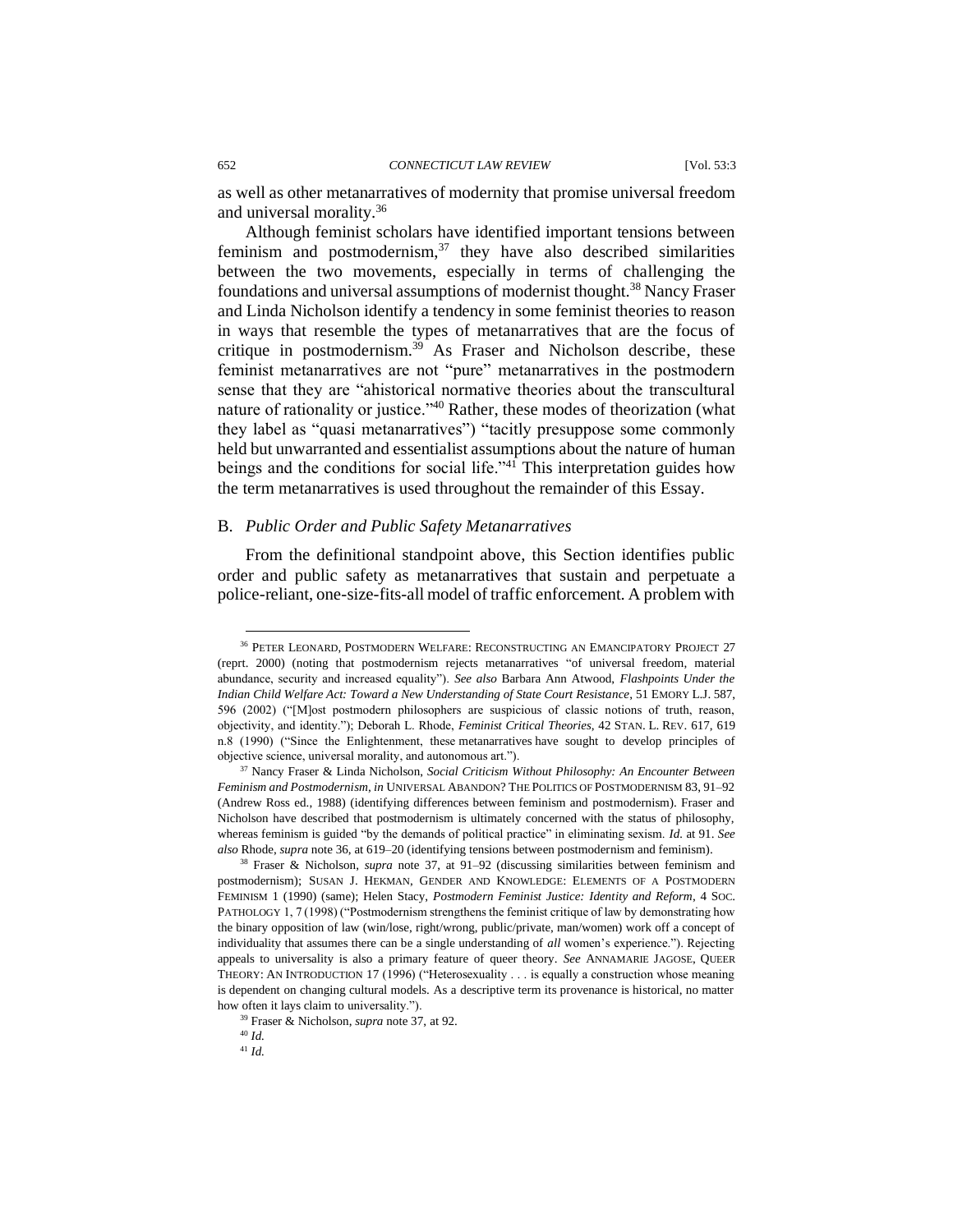metanarratives is that they provide schemes and explanations that are treated as universal and generalizable in society by means of prioritizing the experiences of privileged groups and subordinating the experiences of marginalized people.<sup>42</sup> In the context of traffic, a large volume of evidence demonstrates that Black and Latinx motorists are disproportionately subjected to and harmed by both pretextual and intrusive policing practices in the traffic space. $43$  Those perspectives, however, are ultimately left at the margins and subsumed into universal and generalizable explanations for why public order and public safety demand police presence in the traffic space, regardless of one's race, ethnicity, gender, sexuality, or other position in society.<sup>44</sup>

It is possible to dissect universal and generalizable explanations about the need for public order and public safety in the traffic space along three dimensions. First, driving is central to our society and a major part of everyday life.<sup>45</sup> Masses of people enter motor vehicles every day to get to and from work, shop, and leisure activities.<sup>46</sup> At the same time, anyone in traffic can potentially engage in driving conduct that places themselves, other drivers, and pedestrians at risk of harm.<sup>47</sup> Each year, over one million car accidents result in non-fatal injuries in the United States.<sup>48</sup> Traffic

<sup>&</sup>lt;sup>42</sup> STEVEN CONNOR, POSTMODERNIST CULTURE: AN INTRODUCTION TO THEORIES OF THE CONTEMPORARY 30 (1989) (noting that metanarratives "subordinate, organize and account for other narratives; so that every other local narrative . . . is given meaning by the way it echoes and confirms the grand narratives"); Shane Phelan, *(Be)Coming Out: Lesbian Identity and Politics*, 18 SIGNS 765, 778 (1993) ("[I]t has been part of the ideological function of the universalized 'subject' to remove individuals from their social locations and to present them as equal, autonomous agents, when in fact they are unequal and usually dominated.").

<sup>43</sup> For authority on the racial and economic injustices of traffic stops, see sources cited *supra* note 18.

<sup>44</sup> Phelan, *supra* note 42, at 784 ("Grand theories work by subsuming all struggles under a single rubric, delaying or denying the importance of other categories."); INVESTIGATING SOCIAL PROBLEMS 98 (A. Javier Treviño ed., 2d ed. 2019) ("The problem with metanarratives is that they inevitably leave some people at the margins or attempt to force their experiences into the grand story being told.").

<sup>45</sup> Gregory H. Shill, *Should Law Subsidize Driving?*, 95 N.Y.U. L. REV. 498, 500 (2020) ("There's little question that the car is now central to American life.").

<sup>46</sup> BRIAN MCKENZIE, U.S. DEP'T OF COM., WHO DRIVES TO WORK? COMMUTING BY AUTOMOBILE IN THE UNITED STATES: 2013, at 1 (2015), https://www.census.gov/content/dam/Census/library/publica tions/2015/acs/acs-32.pdf ("Nationally, the private automobile is the predominant form of transportation for work and other travel purposes.").

<sup>&</sup>lt;sup>47</sup> NAT'L HIGHWAY TRAFFIC SAFETY ADMIN., U.S. DEP'T OF TRANSP., TRAFFIC SAFETY FACTS ANNUAL REPORT TABLES (2021), https://cdan.nhtsa.gov/tsftables/National%20Statistics.pdf (reporting data showing that millions of police-reported motor vehicle traffic crashes resulted in fatalities, injuries, or property-damage each year between 2010 and 2018).

<sup>48</sup> *Id.* (reporting that between 1.5 million and 2.1 million police-reported motor vehicle traffic crashes resulted in injury every year between 2010 and 2018).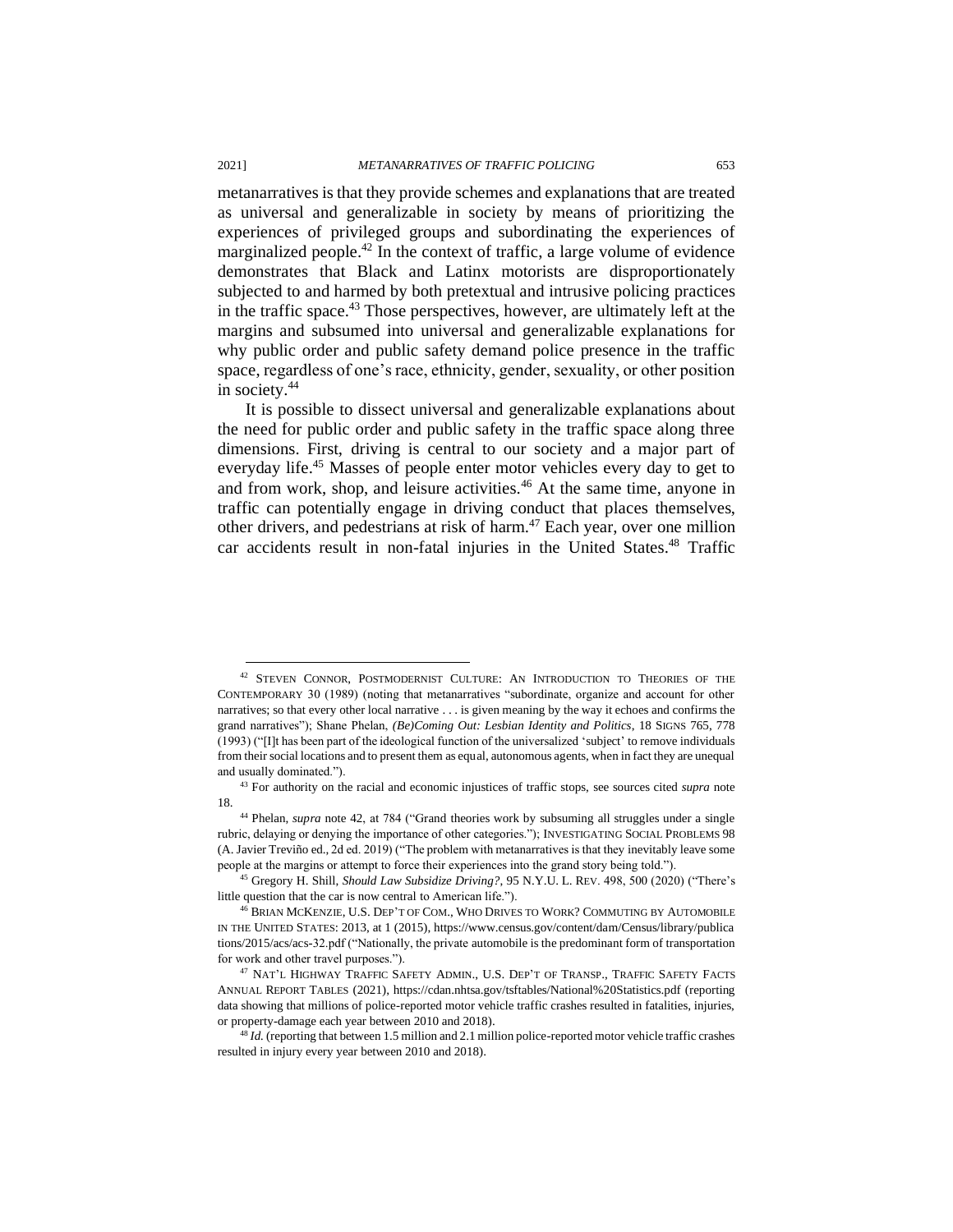accidents are also a leading cause of death in the United States.<sup>49</sup> In 2020 alone, there were an estimated 38,680 motor vehicle traffic fatalities.<sup>50</sup>

Second, traffic is a space where crime occurs. In some circumstances, crimes are connected to the rules of the road. Common examples include driving under the influence, reckless driving, repeated driver's license offenses, or vehicular homicide or manslaughter.<sup>51</sup> In other circumstances, motor vehicles are instrumentalities that facilitate crime.<sup>52</sup> For instance, motor vehicles can transport illegal contraband, including weapons or drugs,<sup>53</sup> or people being kidnapped or trafficked.<sup>54</sup>

Third, traffic is a public space where criminal offenders can be present and potentially apprehended. Consistent with this idea, criminal background and outstanding warrant checks are routine components of routine traffic stops today.<sup>55</sup> Several high-profile offenders, including serial killer Ted Bundy and Oklahoma City bomber Timothy McVeigh, were fortuitously apprehended during traffic stops.<sup>56</sup>

<sup>49</sup> *Road Traffic Injuries and Deaths—A Global Problem*, NAT'L CTR. FOR INJ. PREVENTION & CONTROL, CTRS. FOR DISEASE CONTROL & PREVENTION (Dec. 14, 2020), https://www.cdc.gov/injury/features/global-road-safety/index.html ("Road traffic crashes are a leading cause of death in the United States for people aged 1–54, and they are the leading cause of nonnatural death for U.S. citizens residing or traveling abroad.") (footnotes omitted).

 $^{50}$  Nat'l Highway Traffic Safety Admin., U.S. Dep't of Transp., DOT HS 813 115, Early ESTIMATE OF MOTOR VEHICLE TRAFFIC FATALITIES IN 2020, at 1 (2021), https://crashstats.nhtsa.dot.gov/Api/Public/ViewPublication/813115.

<sup>51</sup> *See* Jordan Blair Woods, *Decriminalization, Police Authority, and Routine Traffic Stops*, 62 UCLA L. REV. 672, 699–700 (2015) [hereinafter Woods, *Decriminalization, Police Authority, and Routine Traffic Stops*] (noting that common examples of traffic offenses that are criminalized as felonies or misdemeanors include "(1) driving under the influence, (2) driving without, with a revoked, or with a suspended, driver's license or vehicle registration, (3) reckless driving, (4) failure to stop at the direction of, or eluding, a police officer, (5) vehicle racing, and (6) excessive speeding (over 30 mph above the speed limit)") (footnotes omitted).

<sup>52</sup> Donald A. Dripps, *Why Rape Should Be a Federal Crime*, 60 WM. & MARY L. REV. 1685, 1728 (2019) ("Considerable authority treats vehicles as instrumentalities, even when they are not traveling interstate at the time of the crime.").

<sup>53</sup> MICHAEL D. LYMAN, PRACTICAL DRUG ENFORCEMENT 285 (3d ed. 2007) ("People who transport drugs most often use standard automobiles and vans, ranging from large rental vehicles to beat-up wrecks."); JOSEPH PETROCELLI & MATTHEW PETROCELLI, ANATOMY OF A MOTOR VEHICLE STOP: ESSENTIALS OF SAFE TRAFFIC ENFORCEMENT xii (2006) (noting that every motor vehicle stop "is an opportunity for an officer to legally stop an individual transporting illegal guns or drugs").

<sup>54</sup> BRIAN JOHN HEARD, KIDNAPPING AND ABDUCTION: MINIMIZING THE THREAT AND LESSONS IN SURVIVAL 55 (2015) ("The vast majority of kidnappings occur from a vehicle."); Alicia Wilson, *Using Commercial Driver Licensing Authority to Combat Human Trafficking Related Crimes on America's Highways*, 43 U. MEM. L. REV. 969, 980 n.60 (2013) ("[T]ruck drivers could physically transport labor trafficking victims in their commercial motor vehicles.").

<sup>55</sup> LaFave, *supra* note 16, at 1845 ("As a part of the 'routine,' a criminal-history and outstandingwarrants records check is run on the driver and passengers . . . .").

<sup>56</sup> *See* Dean Scoville, *Killer Stops*, POLICE MAG. (June 1, 2006), https://www.policemag.com/3395 61/killer-stops (discussing examples of how traffic officers have helped to apprehend high-profile killers in the United States); Richard Simon, *Traffic Stops—Tickets to Surprises*, L.A. TIMES (May 15, 1995, 12:00 AM), https://www.latimes.com/archives/la-xpm-1995-05-15-me-841-story.html ("Serial killers Ted Bundy and Randy Kraft were caught during traffic stops."); *see also* United States v. McVeigh, 153 F.3d 1166, 1178 (10th Cir. 1998) ("Just 77 minutes after the blast, Oklahoma State Trooper Charles Hanger ('Hanger') stopped the yellow Mercury driven by McVeigh because the car had no license tags.").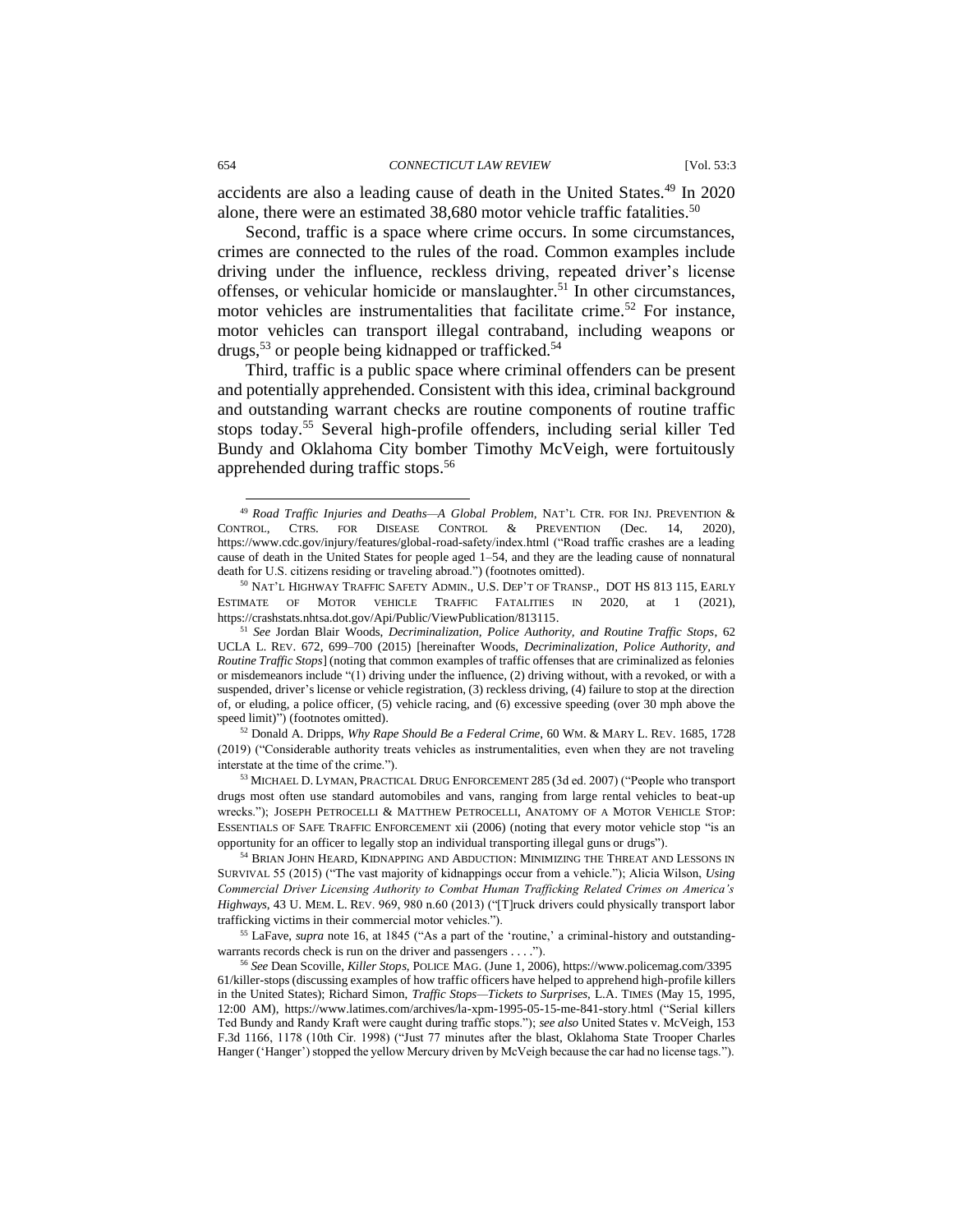As the next Section discusses, public order and public safety metanarratives connect to how police structure themselves with regard to traffic as well as police behavior in traffic settings.

#### C. *Police Structure and Behavior*

Police involvement in traffic enforcement is a key example of the power of public order and public safety metanarratives.<sup>57</sup> As discussed below, these metanarratives maintain police involvement in the traffic space, influence the organization of police agencies with regard to traffic, and shape police behavior in traffic situations.

To begin, it is easy to assume that police have always had a role in traffic enforcement given our heavy reliance on police to enforce traffic laws. Today, almost all states have highway patrol agencies. <sup>58</sup> In addition, most law enforcement agencies have specialized units or officers dedicated to traffic enforcement.<sup>59</sup>

History, however, suggests otherwise. For instance, the historical work of Professor Sarah Seo demonstrates that police became involved in traffic enforcement a century ago with the rise of the mass production of the automobile.<sup>60</sup> As fast-moving cars became more common, self-regulation of driving conduct was no longer a workable or desirable approach for achieving order and safety in traffic.<sup>61</sup> As Seo explains, public opinion shifted to view bad driving—especially when it resulted in serious injuries as a threat to general public safety.<sup>62</sup> In response, states expanded their traffic codes.<sup>63</sup> The proliferation of traffic laws rendered anyone who drove a motor

<sup>57</sup> Andrew Taylor, *Interpreting Hillsborough*, *in* INTERPRETING GOVERNANCE, HIGH POLITICS, AND PUBLIC POLICY: ESSAYS COMMEMORATING *INTERPRETING BRITISH GOVERNANCE* 57, 73 (Nick Turnbull ed., 2016) ("Policing is . . . a prime example of the power of metanarrative.").

<sup>58</sup> Kathleen M. Lenk, Toben F. Nelson, Traci L. Toomey, Rhonda Jones-Webb & Darin J. Erickson, *Sobriety Checkpoint and Open Container Laws in the United States: Associations with Reported Drinking-Driving*, 17 TRAFFIC INJ. PREVENTION 782, 783 (2016) (noting that "49 states . . . have a statewide highway patrol agency (Hawaii does not have a statewide agency)").

<sup>59</sup> JOHN S. DEMPSEY & LINDA S. FORST, AN INTRODUCTION TO POLICING 285 (8th ed. 2014) ("[M]ost law enforcement agencies also have traffic units that spend time on traffic education and enforcement.").

<sup>60</sup> *See generally* SARAH A. SEO, POLICING THE OPEN ROAD: HOW CARS TRANSFORMED AMERICAN FREEDOM (2019).

<sup>&</sup>lt;sup>61</sup> *Id.* at 26 ("Nineteenth-century self-regulation was unsuited for the sudden influx of thousands of fast-moving cars on the public roads.").

<sup>&</sup>lt;sup>62</sup> *Id.* at 33 ("[T]he consensus view among laypeople was that bad driving afflicted the entire motoring population."); *id.* at 30 ("[M]any traffic violations, especially when they resulted in tragedy, did incite righteous outrage.").

<sup>&</sup>lt;sup>63</sup> *Id.* at 26 ("Local governments responded swiftly by enacting laws and more laws. In addition to speed limits and license requirements, new regulations mandated safety equipment, like nonglaring headlights [and] rearview mirrors . . . .").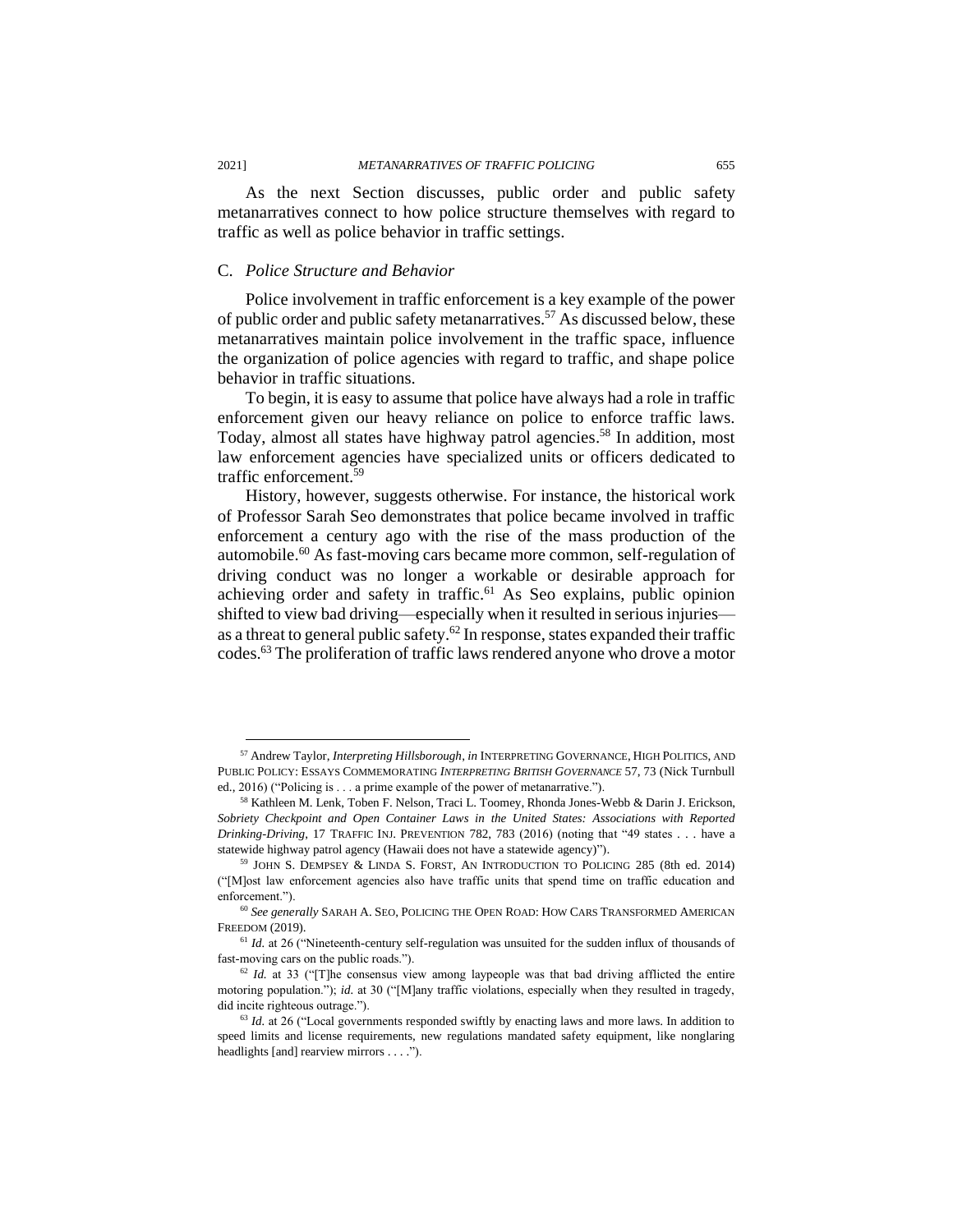vehicle a potential lawbreaker and invited increased reliance on police to enforce those laws.<sup>64</sup>

In turn, the structure of police agencies responded to the need for police to achieve order and safety in traffic. Prior to 1900, only a handful of states had state-controlled police agencies.<sup>65</sup> Between the 1900s and the early 1920s, over two dozen states created some type of state-controlled police force, most of which were modeled on Pennsylvania's constabulary system.<sup>66</sup> In the late 1920s, however, critiques of the Pennsylvania constabulary system and increased pressure to regulate motor vehicles led some states to create highway patrols.<sup>67</sup> Between 1929 and 1941, highway patrol agencies expanded considerably.<sup>68</sup> During this period, over a dozen states created new state-controlled police agencies, and several other states modified their police agencies.<sup>69</sup> Most of these reforms followed a highway patrol model and focused on traffic regulation.<sup>70</sup>

As police assumed a much larger role in the traffic space during the second half of the twentieth century, traffic and criminal law enforcement increasingly intertwined.<sup>71</sup> Propelled by increased police militarization starting in the  $1960s^{72}$  and the growth of order-maintenance/broken windows styles of policing in the 1980s and 1990s,<sup>73</sup> traffic stops served a much greater purpose than traffic law compliance. Rather, traffic enforcement functioned as a tool for furthering crime-control agendas that

<sup>&</sup>lt;sup>64</sup> *Id.* at 27 ("The proliferation of traffic laws had turned everyone who drove a car into a lawbreaker."); *id.* at 58 ("When such laws lacked an inherent moral force compelling obedience, and when efforts to endow those laws with a moral obligation to obey proved inadequate, reliance on the police appeared to be the only option left.").

<sup>65</sup> H. KENNETH BECHTEL, STATE POLICE IN THE UNITED STATES: A SOCIO-HISTORICAL ANALYSIS 43 (1995) (discussing that between the 1830s and 1900, "[o]nly four states (Texas, Massachusetts, Delaware, and South Carolina) created state-controlled law enforcement agencies").

<sup>&</sup>lt;sup>66</sup> Id. at 44 ("Beginning in 1915 and continuing through 1923, twenty-seven states created some type of state police force. The model that many states looked to was the Pennsylvania constabulary system.").  $67$  *Id.* (explaining that "negative aspects" of the Pennsylvania constabulary system in combination

with "a need for motor vehicle regulation" led "some states . . . to create highway patrols" after 1923).

<sup>68</sup> *Id.* at 42–43 (discussing the expansion of state highway patrol agencies between 1929 and 1941). <sup>69</sup> *Id.*

 $^{70}$  *Id.* at 44 (noting that between 1929 and 1941, "[o]ver 80 percent of the forces created . . . were of the highway patrol type"); Franklin M. Kreml, *The Specialized Traffic Division*, 291 ANNALS AM. ACAD. POL. & SOC. SCI. 63, 64 (1954) (noting the establishment of "specialized police traffic divisions (or bureaus or departments)" "[b]y the late twenties and in increasing numbers in the early thirties").

<sup>71</sup> SEO, *supra* note 60, at 109 ("As crime became more mobile, traffic and criminal law enforcement began to overlap.").

<sup>72</sup> *See generally* RADLEY BALKO, RISE OF THE WARRIOR COP: THE MILITARIZATION OF AMERICA'S POLICE FORCES (2013) (discussing police militarization in the United States).

<sup>73</sup> *See generally* BERNARD E. HARCOURT, ILLUSION OF ORDER: THE FALSE PROMISE OF BROKEN WINDOWS POLICING (2001) (discussing broken windows policing).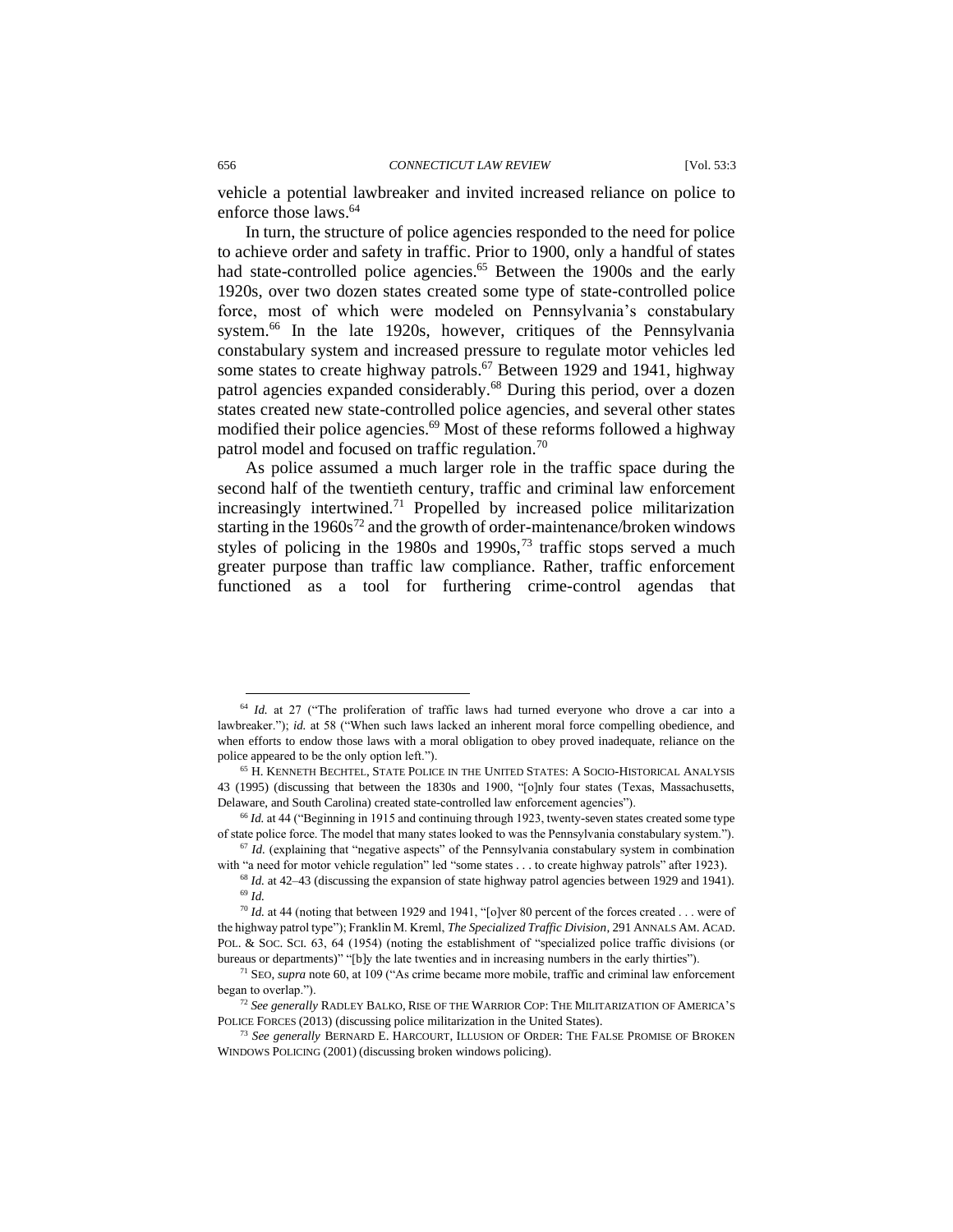disproportionately targeted communities of color in the name of public order and public safety.<sup>74</sup>

On highways, traffic stops became, and still serve as, tools for drugs and weapons interdiction.<sup>75</sup> In neighborhoods, traffic stops offered and still provide easy justification for police to stop and search "suspicious" persons for non-traffic crime. <sup>76</sup> Under the guise of public order and public safety, these practices give effect to racialized and class-based officer assumptions about the social positions and assumed criminality of stopped drivers and passengers.<sup>77</sup>

Related to these points, the "warrior mythos" that permeates U.S. police departments perpetrates professional scripts of police officers as warriors on the front lines of a war against crime.<sup>78</sup> This warrior mentality positions police both as defenders of public order and public safety, as well as potential victims of breakdowns in public order and public security.<sup>79</sup> In the traffic context, this tension appears in dominant officer danger narratives that frame traffic stops as highly dangerous, potentially fatal, and never routine.<sup>80</sup> For instance, police academies regularly show officer trainees videos of stopped drivers and passengers using extreme violence against officers "in order to stress that mundane police work can quickly turn into a deadly situation if they become complacent on the scene or hesitate to use force."<sup>81</sup> Paradoxically, the exact things that officers do to protect their safety during traffic stops (for instance, order drivers and passengers out of vehicles,

<sup>74</sup> Woods, *Decriminalization, Police Authority, and Routine Traffic Stops*, *supra* note 51, at 736–42 (discussing connections between traffic enforcement, proactive policing strategies, and ordermaintenance policing between the 1960s and 1990s).

<sup>75</sup> *See generally* Gross & Barnes, *supra* note 18, at 660 (discussing the use of traffic stops and racial profiling "to increase the probability of finding large hauls of drugs").

<sup>76</sup> William J. Stuntz, *Local Policing After the Terror*, 111 YALE L.J. 2137, 2158 (2002) (recognizing the legality of "police officers to use trivial 'crimes' like minor traffic violations as an excuse to detain and search people whom they suspect of more serious offenses").

<sup>77</sup> Carbado, *(E)Racing the Fourth Amendment*, *supra* note 18, at 966 (acknowledging "that suspicion is racialized and that this racialization burdens people of color").

<sup>78</sup> Seth Stoughton, *Law Enforcement's "Warrior" Problem*, 128 HARV. L. REV. F. 225, 225 (2015) ("Modern policing has so thoroughly assimilated the warrior mythos that, at some law enforcement agencies, it has become a point of professional pride to refer to the 'police warrior.'").

<sup>79</sup> Seth W. Stoughton, *Principled Policing: Warrior Cops and Guardian Officers*, 51 WAKE FOREST L. REV. 611, 638–39 (2016) ("Officers are told—repeatedly and by a variety of sources—that they need to adopt a Warrior mindset because failing to do so can be fatal. The work that officers do is viewed not just as dangerous but as *increasingly* dangerous.") (footnotes omitted).

<sup>80</sup> John Wills, *Routine Traffic Stops*, OFFICER (June 3, 2013), https://www.officer.com/on-thestreet/body-armor-protection/article/10952972/routine-traffic-stops ("There is no such thing as a routine traffic stop."); Woods, *Policing, Danger Narratives, and Routine Traffic Stops*, *supra* note 19, at 637 ("The dominant narrative in policing is that each one of these stops is not just highly dangerous but also potentially fatal.").

<sup>81</sup> Woods, *Policing, Danger Narratives, and Routine Traffic Stops*, *supra* note 19, at 638. *See also*  Stoughton, *supra* note 78, at 227 ("As early as the first day of the police academy, the dangers officers face are depicted in graphic and heart-wrenching recordings that capture a fallen officer's last moments.").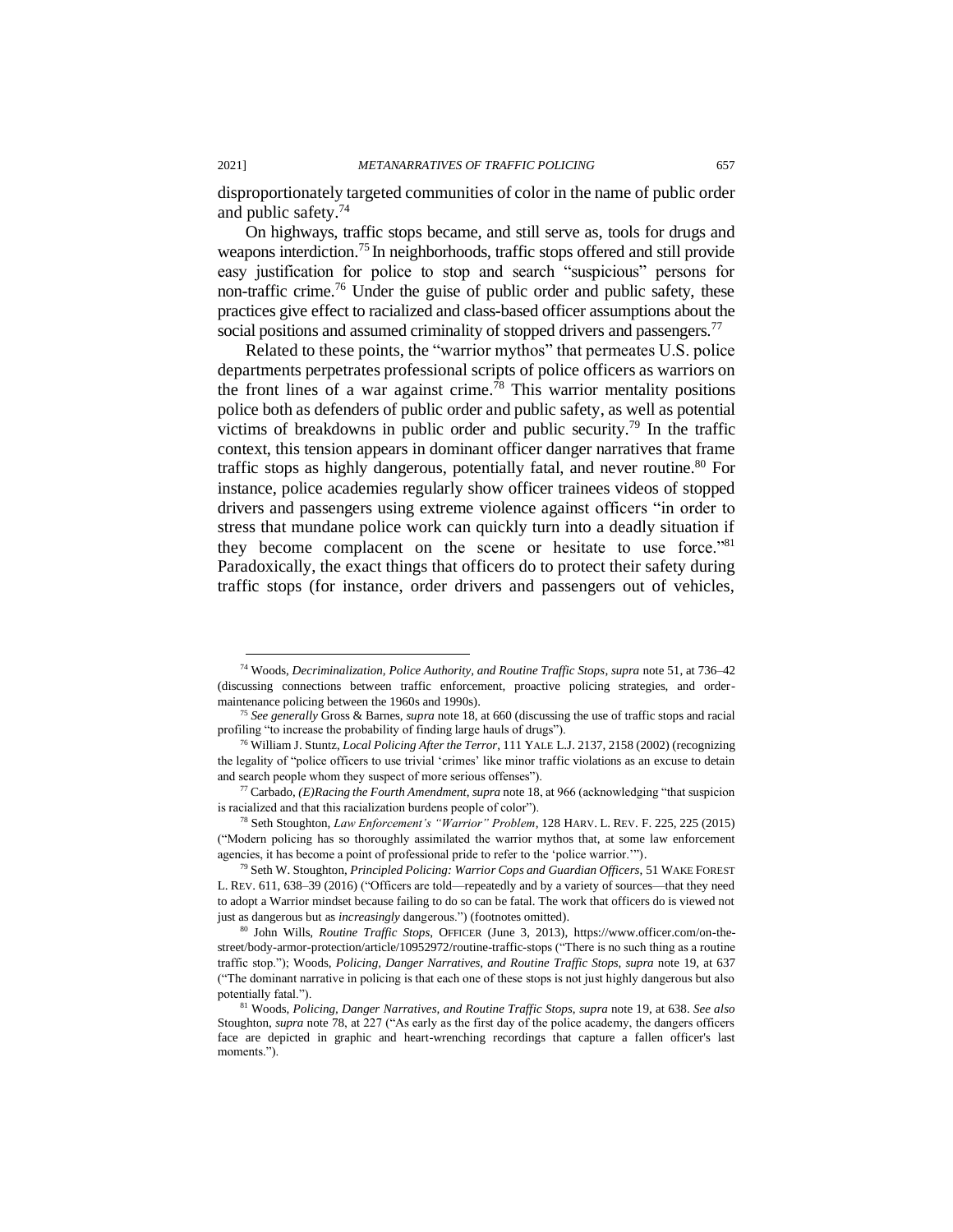#### 658 *CONNECTICUT LAW REVIEW* [Vol. 53:3

search motorists or vehicles, or use force) can have the opposite effect by encouraging escalation that undermines both officer and civilian safety.<sup>82</sup>

#### D. *Internalization of Metanarratives in Society*

As scholars have described, metanarratives enable structures, rationales, and mindsets through which power is exercised over individuals in society, and marginalized groups in particular.<sup>83</sup> Individuals and societal institutions internalize metanarratives in ways that shape our political and social realities, and reinforce the status of social groups in positions of privilege and power.<sup>84</sup> The social consciousness that emerges from this constitutive process can undercut the political will for reforms that seek to empower marginalized groups and improve their lived experiences.<sup>85</sup>

In the traffic context, civilians and societal institutions internalize metanarratives of public order and public safety in ways that normalize police involvement in the traffic space. Society expects that the police will

<sup>82</sup> Woods, *Policing, Danger Narratives, and Routine Traffic Stops*, *supra* note 19, at 694–95 ("[T]he exact things that officers may do to protect their safety—which, critically, the dominant danger narrative suggests that they should do, and which may be perfectly legal and constitutional—may be the exact things that officers should not do."). *See also* Stoughton, *supra* note 79, at 612 ("In too many communities . . . the principles that have grown out of Warrior policing have proven counterproductive, contributing to a distrustful, adversarial, and sometimes aggressive approach to policing that has undermined good police-community relations and exposed officers and civilians alike to unnecessary risk.").

<sup>83</sup> LOIS MCNAY, FOUCAULT AND FEMINISM: POWER, GENDER AND THE SELF 68 (1992) ("[G]overnmentality is linked to disciplinary power in so far as it annexes disciplinary techniques in order to achieve its aim of the regulation of populations."); Cindy Patton, *Tremble, Hetero Swine!*, *in* FEAR OF A QUEER PLANET: QUEER POLITICS AND SOCIAL THEORY 143, 172 (Michael Warner ed., 1993) (describing "[t]he modern liberal state['s] . . . overt concern with coordinating and integrating different claims on resources and power" as an "organic notion of governmentality"); Taylor, *supra* note 57, at 73 ("Combined, specific situational narratives and metanarratives create governmentality—the mentalities, rationalities, and techniques—through which power is exercised by and over individuals."); STEPHEN K. WHITE, POLITICAL THEORY AND POSTMODERNISM 118 (1991) (describing "the totalizing effect of metanarratives of justice, that is, the subordination of plurality and heterogeneity to unity and homogeneity under the regime of some purportedly universal principles of justice").

<sup>84</sup> Martha Albertson Fineman, *The Sexual Family*, *in* FEMINIST AND QUEER LEGAL THEORY: INTIMATE ENCOUNTERS, UNCOMFORTABLE CONVERSATIONS 45, 46 (Martha Albertson Fineman, Jack E. Jackson & Adam P. Romero eds., 2009) ("Shared beliefs, social and cultural 'metanarratives,' shaped in accordance with dominant ideology, influence what is chosen from among competing and contradictory facts and conclusions."); Robert Justin Lipkin, *Can American Constitutional Law Be Postmodern?*, 42 BUFF. L. REV. 317, 336 (1994) (noting when describing postmodern pragmatism that "[the] force, if not [the] substance" of coherent metanarratives "becomes operative only after culture embraces them"); Steven Seidman, *Introduction* to THE POSTMODERN TURN: NEW PERSPECTIVES ON SOCIAL THEORY 1, 10 (Steven Seidman ed., 1994) ("A guiding assumption of western feminism has been the gendered character of social realities, including knowledge.").

<sup>85</sup> Martha L.A. Fineman, *Masking Dependency: The Political Role of Family Rhetoric*, 81 VA. L. REV. 2181, 2204–05 (1995) (noting that "certain core concepts or 'meta-narratives' . . . shape and influence reform"); Carmen Luke, *Feminist Politics in Radical Pedagogy*, *in* FEMINISMS AND CRITICAL PEDAGOGY 25, 29 (Carmen Luke & Jennifer Gore eds., 2013) ("The 'great' Western theoretical secular and non-secular metanarratives have been expressions of and the search for solutions to problems rooted in male experience.").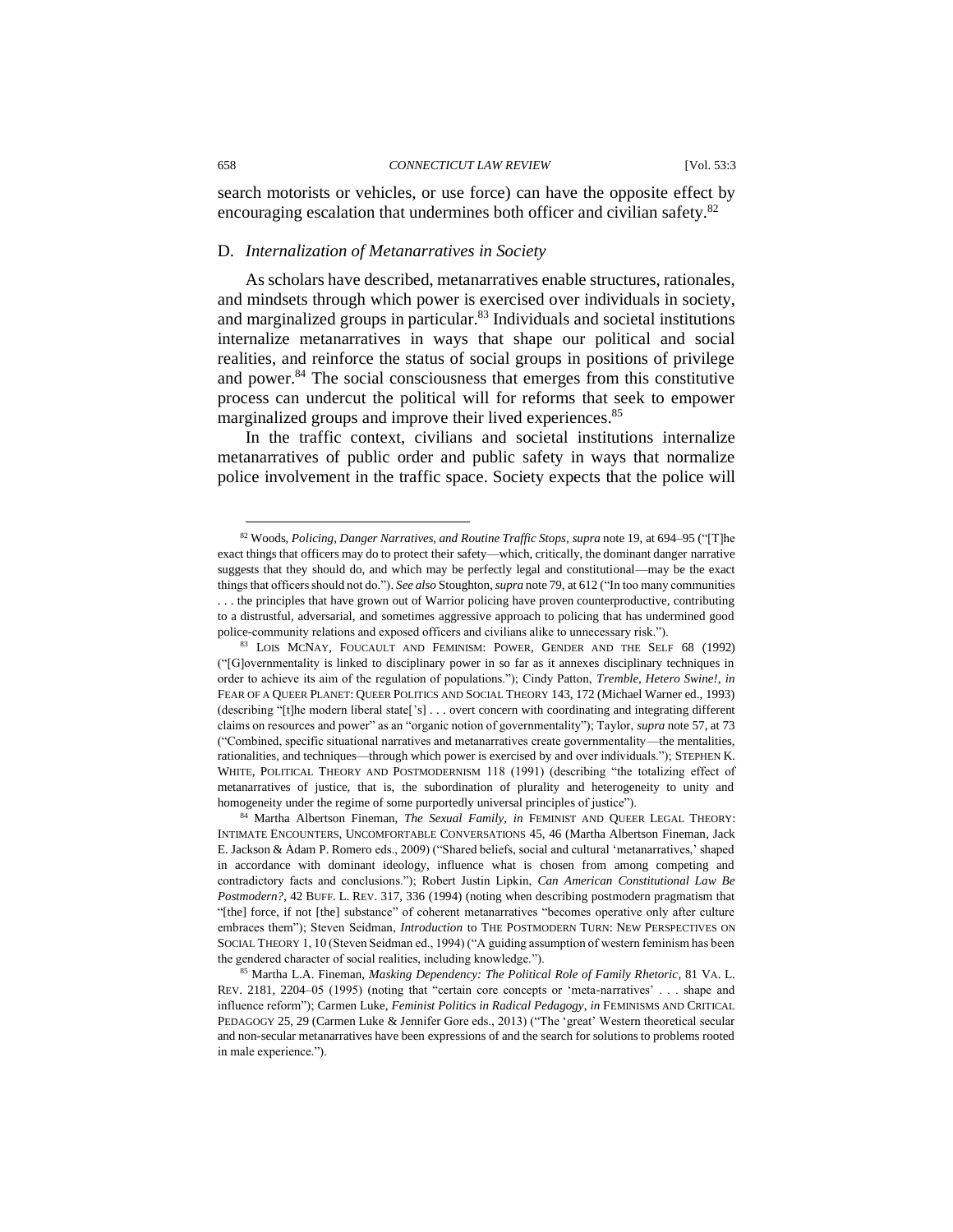be present on roads and highways to maintain order and safety.<sup>86</sup> Government bodies spend billions of dollars each year to support police-initiated traffic enforcement.<sup>87</sup> Moreover, civilians and societal institutions come to expect that police officers will act in ways that preserve public order and public safety in the traffic space.<sup>88</sup> In turn, metanarratives of public order and public safety legitimize police-initiated traffic enforcement and make it impossible to imagine a world in which society does not rely on police to enforce traffic laws.<sup>89</sup>

The law itself is a prime example that illustrates how societal institutions internalize public order and public safety metanarratives in ways that normalize police involvement in traffic enforcement.<sup>90</sup> Lawmaking bodies vest the primary responsibility to enforce traffic laws with police agencies and authorize officers to enforce traffic laws in their respective jurisdictions.<sup>91</sup> Courts underscore the duty of police to enforce traffic laws

<sup>86</sup> BRUCE L. BERG, POLICING IN MODERN SOCIETY 4 (1999) ("[M]embers of society expect police officers to . . . maintain traffic laws . . . ."); THEODORE H. BLAU, PSYCHOLOGICAL SERVICES FOR LAW ENFORCEMENT 30 (1994) (noting that "most citizens expect police officers to enforce traffic laws"). *See, e.g.*, Jeffrey Cook, Letter to the Editor, Letters to the Editor, *Rainier Avenue Traffic: More Police for Safety*, SEATTLE TIMES (Aug. 30, 2018, 4:29 PM), https://www.seattletimes.com/opinion/letters-to-theeditor/rainier-avenue-traffic-more-police-for-safety/ ("We need police to patrol our streets and pull dangerous drivers over.").

<sup>87</sup> *See, e.g.*, GABRIEL PETEK, LEGIS. ANALYST'S OFF., THE 2020–21 BUDGET: TRANSPORTATION 5 (2020), https://lao.ca.gov/reports/2020/4149/transportation-021020.pdf (showing that the Governor's proposed spending budget for the California Highway Patrol neared \$2.7 billion dollars for 2020–21); KAN. LEGIS. RSCH. DEPT., KANSAS LEGISLATURE 2020–2021 APPROPRIATIONS REPORT 2-95 (2020), http://www.kslegresearch.org/KLRD-web/Publications/AppropriationsRevenue/2021AppropriationsRp t.pdf (showing that the Kansas legislature approved over \$93 million to fund the Kansas Highway Patrol in FY 2020).

<sup>88</sup> *See, e.g.*, Leah Shahum, *Vision Zero, Equity & Law Enforcement*, VISION ZERO NETWORK (July 21, 2016), https://visionzeronetwork.org/vision-zero-equity-law-enforcement/ ("We need police to be empowered to enforce traffic laws to save lives.").

<sup>89</sup> Woods, *Traffic Without the Police*, *supra* note 1, at 1476 ("Traffic enforcement and policing are so intertwined [today] . . . that it is difficult to envision a world of traffic without the police."). *Cf.*  Mariame Kaba, *Yes, We Mean Literally Abolish the Police*, N.Y. TIMES (June 12, 2020), https://www.nytimes.com/2020/06/12/opinion/sunday/floyd-abolish-defund-police.html ("As a society, we have been so indoctrinated with the idea that we solve problems by policing and caging people that many cannot imagine anything other than prisons and the police as solutions to violence and harm."); JOEY L. MOGUL, ANDREA J. RITCHIE & KAY WHITLOCK, QUEER (IN)JUSTICE: THE CRIMINALIZATION OF LGBT PEOPLE IN THE UNITED STATES 149–50 (Michael Bronski ed., 2011) ("Our capacity to envision and take responsibility for a world without police and prisons has been stifled; it is a world many of us simply cannot imagine.").

<sup>90</sup> *Cf*. Fineman, *supra* note 85, at 2204 (noting that "certain core concepts or 'meta-narratives' . . . predominate and affect law").

<sup>91</sup> *See, e.g.*, ALASKA STAT. ANN. § 28.35.225 (West 2020) ("All law enforcement officers in this state and employees of the Department of Public Safety designated by that department's commissioner shall enforce this title and regulations adopted under this title [involving motor vehicles]."); FLA. STAT. ANN. § 316.640 (West 2020) (vesting authority in officers of various police agencies in the state to enforce traffic laws); OHIO REV. CODE ANN. § 5503.02(A) (West 2020) ("The state highway patrol shall enforce . . . the laws relating to the operation and use of vehicles on the highways . . . ."); WIS. STAT. ANN. § 349.02(1) (West 2020) ("It is the duty of the police, sheriff's and traffic departments of every unit of government and each authorized department of the state to enforce chs. 346 to 348 and 350 [rules of the road and other vehicle regulations].").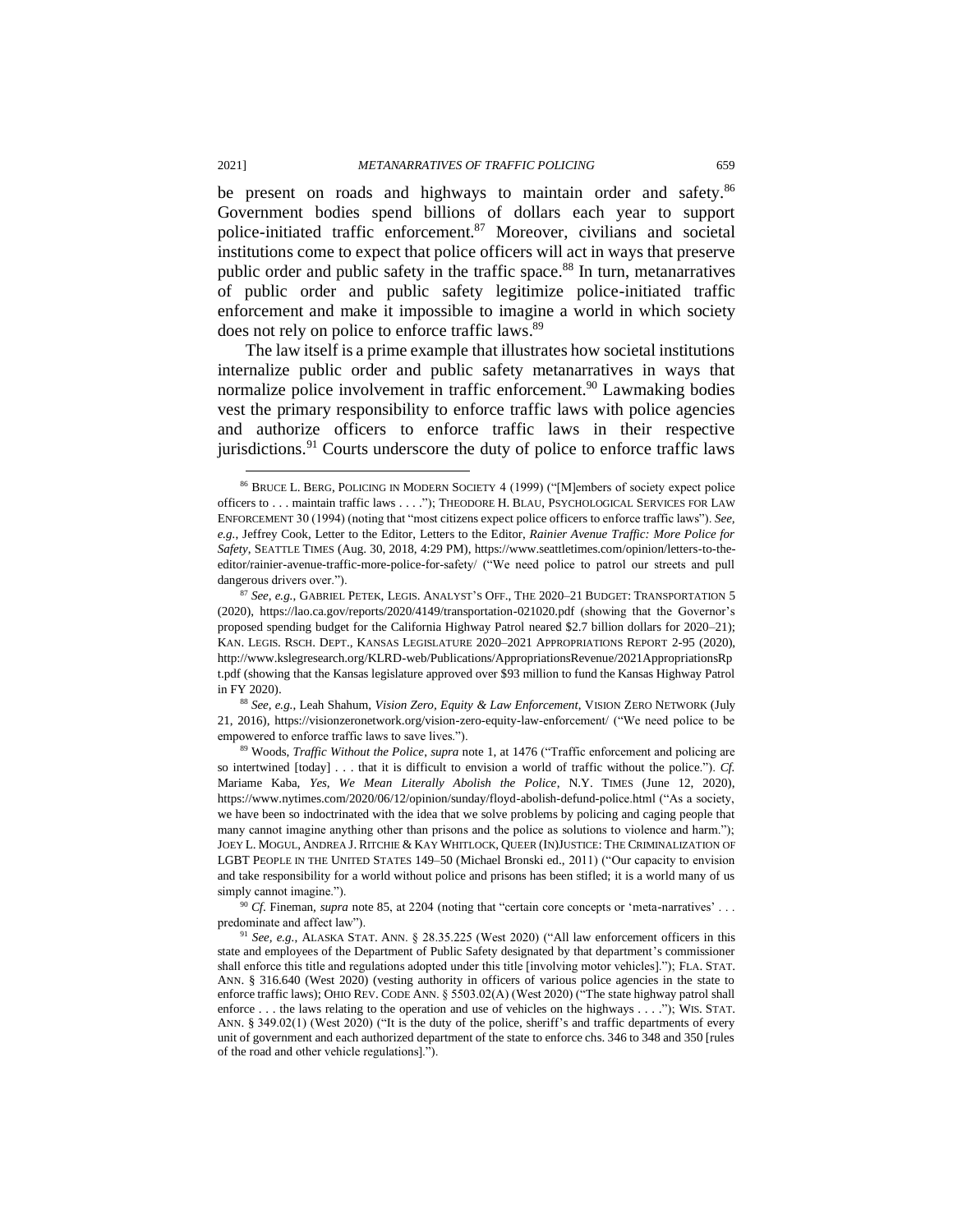and defer to those lawmaking bodies when assessing whether and when police officers have authority to enforce particular traffic laws.<sup>92</sup> Moreover, courts frequently emphasize the connection between police-initiated traffic stops and legitimate government interests in traffic safety.<sup>93</sup>

In addition to describing police as defenders of traffic safety, courts also characterize police as potential victims of violence in the traffic space. For instance, the U.S. Supreme Court has accepted and perpetuated officer-danger narratives involving routine traffic stops, emphasizing on several occasions that traffic stops are "especially fraught with danger to police officers."<sup>94</sup> Over the past few decades, courts have upheld the authority of police officers under the Fourth Amendment to question stopped drivers and passengers, order them out of cars, and conduct various searches and seizures during traffic stops.<sup>95</sup> Deference to law enforcement based on officer safety concerns has played a key role in these decisions.<sup>96</sup>

<sup>92</sup> *See, e.g.*, United States v. Ferguson, 8 F.3d 385, 392 (6th Cir. 1993) ("[W]e ensure that the courts leave to the legislatures the job of determining what traffic laws police officers are authorized to enforce and when they are authorized to enforce them."); United States v. Scopo, 19 F.3d 777, 784 (2d Cir. 1994) (stressing "that the courts leave to the legislatures the job of determining what traffic laws police officers are authorized to enforce and when they are authorized to enforce them." (quoting *Ferguson*, 8 F.3d at 392)); State v. Lopez, 873 P.2d 1127, 1135 (Utah 1994) ("[P]olice officers are under a duty to enforce the traffic laws."); State v. Davis, 273 So.3d 670, 693 (La. App. 2 Cir. 2019) ("Police officers are authorized to enforce traffic laws governing the operation of vehicles and pedestrians upon all public highways located within the state of Louisiana."); State v. Iverson, 871 N.W.2d 661, 672 (Wis. 2015) ("In sum, the Wisconsin Legislature has explicitly authorized state troopers to conduct traffic stops in order to investigate violations of Wis. Stat. § 287.81 [prohibiting littering] and to arrest violators of the statute under specified conditions.").

<sup>93</sup> *See, e.g*., Maldonado v. Holder, 763 F.3d 155, 165 (2d Cir. 2014) ("Traffic safety is a valid interest of police . . . ."); State v. Arreola, 290 P.3d 983, 990 (Wash. 2012) ("[W]arrantless traffic stops based on a reasonable suspicion of a traffic infraction are allowed *only* because such stops are reasonably necessary to enforce the traffic regulations suspected of being violated, in order to further the governmental interest in traffic safety and the general welfare . . . .").

<sup>94</sup> *See, e.g.*, Rodriguez v. United States, 575 U.S 348, 356 (2015) (quoting Arizona v. Johnson, 555 U.S. 323, 330 (2009) and Michigan v. Long, 463 U.S. 1032, 1047 (1983)).

<sup>95</sup> *See* Lewis R. Katz, *"Lonesome Road": Driving Without the Fourth Amendment*, 36 SEATTLE U. L. REV. 1413, 1413 (2013) ("Our streets and highways have become a police state where officers have virtually unchecked discretion about which cars to stop for the myriad of traffic offenses contained in state statutes and municipal ordinances, and that discretion is often aimed at minority motorists."); LaFave, *supra* note 16, at 1905 ("[T]he police have been so relentless in pushing their claimed authority relating to traffic stops to the absolute limits. But it is sad, to say the least, that so many judges have served as ready and willing accomplices in these excesses, thereby treating the Fourth Amendment as largely an irrelevancy in the context of 'routine traffic stops.'") (footnotes omitted).

<sup>96</sup> Woods, *Policing, Danger Narratives, and Routine Traffic Stops*, *supra* note 19, at 637–39 (discussing how danger narratives shape Fourth Amendment law on traffic stops). On several occasions, the Court has stressed that officers must be empowered during traffic stops to take "unquestioned command of the situation." *Johnson*, 555 U.S. at 330 (quoting Maryland v. Wilson, 519 U.S. 408, 414 (1997)); *see also Long*, 463 U.S. at 1048 (recognizing the Court's "view of the danger presented to police officers in 'traffic stop' and automobile situations"). For authority on judicial deference to police and perceptions of officer danger, see Anna Lvovsky, *The Judicial Presumption of Police Expertise*, 130 HARV. L. REV. 1995, 2022–24 (2017) (discussing courts' deference to law enforcement and police expertise); Alice Ristroph, *The Constitution of Police Violence*, 64 UCLA L. REV. 1182, 1210 (2017) (noting that "courts defer almost invariably to police officers' later accounts of their perceptions of danger or resistance").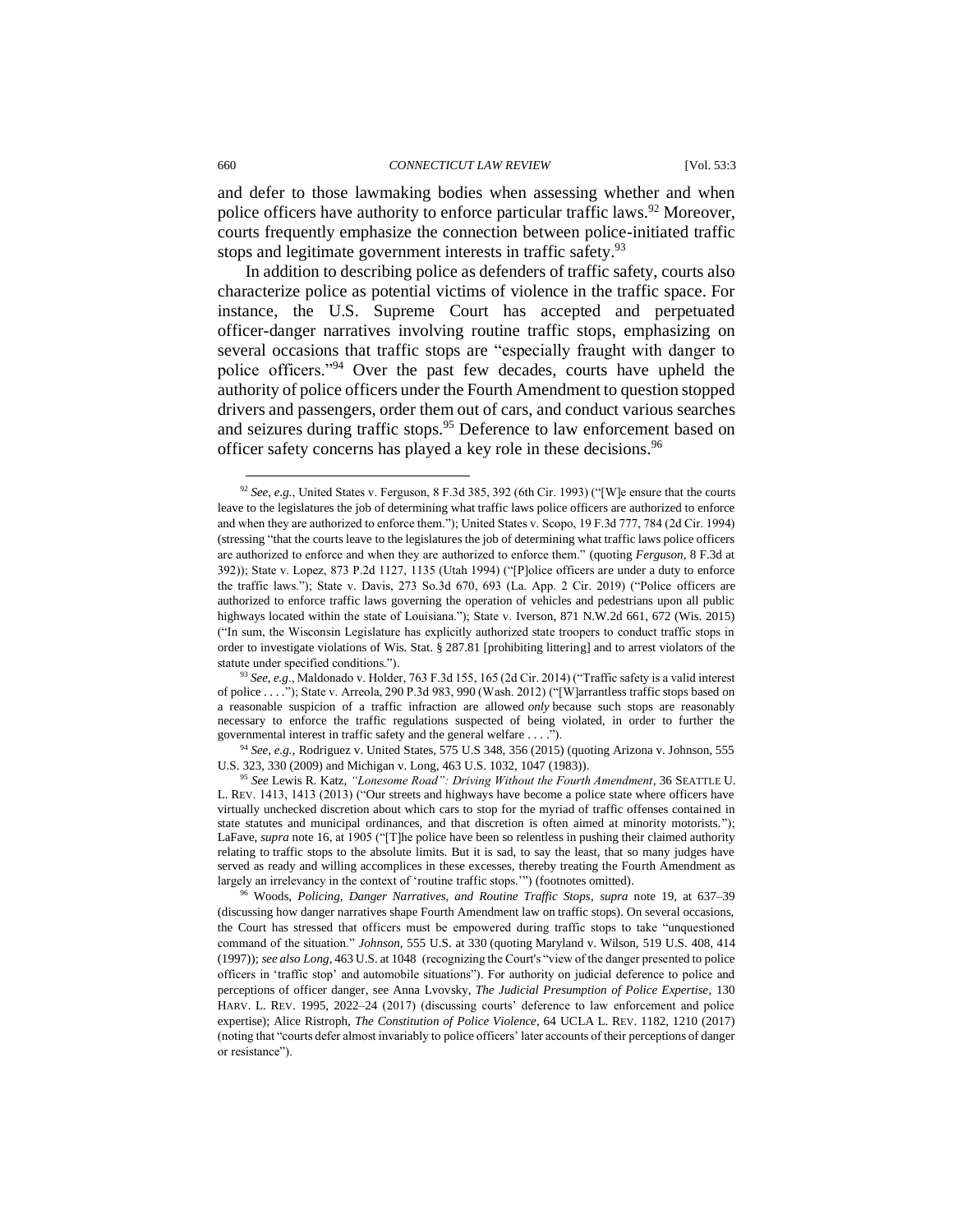In sum, public order and public safety metanarratives sustain and perpetuate a police-reliant, one-size-fits-all model of traffic enforcement. These metanarratives influence the structure of police agencies as well as police behavior in traffic settings. In addition, these metanarratives are internalized by individuals and societal institutions in ways that normalize police involvement in traffic enforcement.

#### II. DESTABILIZING ONE-SIZE-FITS-ALL TRAFFIC ENFORCEMENT

This Part begins a conversation that illustrates how, in distrusting metanarratives and universal truths, postmodern feminist and queer theories offer conceptual tools to move beyond a police-reliant, one-size-fits-all model of traffic enforcement in the United States. Building on the previous analysis, Section A applies these theoretical perspectives to frame police involvement in traffic enforcement as historically contingent and not a necessary condition for social order.<sup>97</sup> Section B then discusses how, in challenging metanarratives, postmodern feminist and queer theories offer conceptual support for existing movements that are advancing competing ideas of public order and public safety that are more responsive to the needs of groups that are over-policed and over-criminalized in the traffic space.<sup>98</sup>

#### A. *The Historical Contingency of Police-Initiated Traffic Enforcement*

Viewing police-initiated traffic enforcement through a postmodern feminist and queer theoretical lens challenges the widespread assumption

<sup>97</sup> *See* Jagose, *supra* note 38, at 17 ("It is difficult to think of 'homosexuality' not as a self-evidently descriptive term for certain identifications or inclinations but as a historically and culturally contingent category."); Laura A. Rosenbury, *Postmodern Feminist Legal Theor*y, *in* RESEARCH HANDBOOK ON FEMINIST JURISPRUDENCE 127, 130 (Robin West & Cynthia Grant Bowman eds., 2019) ("Postmodern feminist legal theory . . . seeks to dissect and understand the ways that law and feminism constitute what we posit as reality."); Kathy Rudy, *Queer Theory and Feminism*, 29 WOMEN'S STUD. 195, 198 (2000) (describing that a tenet of queer theory "is the idea that sexual identities as well as gender itself are historically contingent, socially constructed categories which can and have been assembled differently at different times").

<sup>98</sup> Rosenbury, *supra* note 97, at 137 ("[P]ostmodern feminist legal theory provides a framework for developing new understandings of gender while simultaneously emphasizing that all feminist law reform is contingent and deeply contextual."). For other perspectives on police reform that focus on the voices and lived experiences of marginalized groups, see also Amna A. Akbar, *Toward a Radical Imagination of Law*, 93 N.Y.U. L. REV. 405, 479 (2018) ("Centering the experiences of poor people of color creates disruptions and contradictions. It points to law not as a power of stability, fairness, and neutrality, but of exploitation, dispossession, and the concentration of wealth."); Monica C. Bell, *Police Reform and the Dismantling of Legal Estrangement*, 126 YALE L.J. 2054, 2150 (2017) ("The legal estrangement perspective demands taking account of historically rooted group marginalization and the collective consciousness of discrimination and mistreatment."); Jocelyn Simonson, *Police Reform Through a Power Lens*, 130 YALE L.J. 778, 778 (2021) (discussing "the power lens," characterized by "new governance arrangements that shift power over policing to those who have been most harmed by mass criminalization and mass incarceration").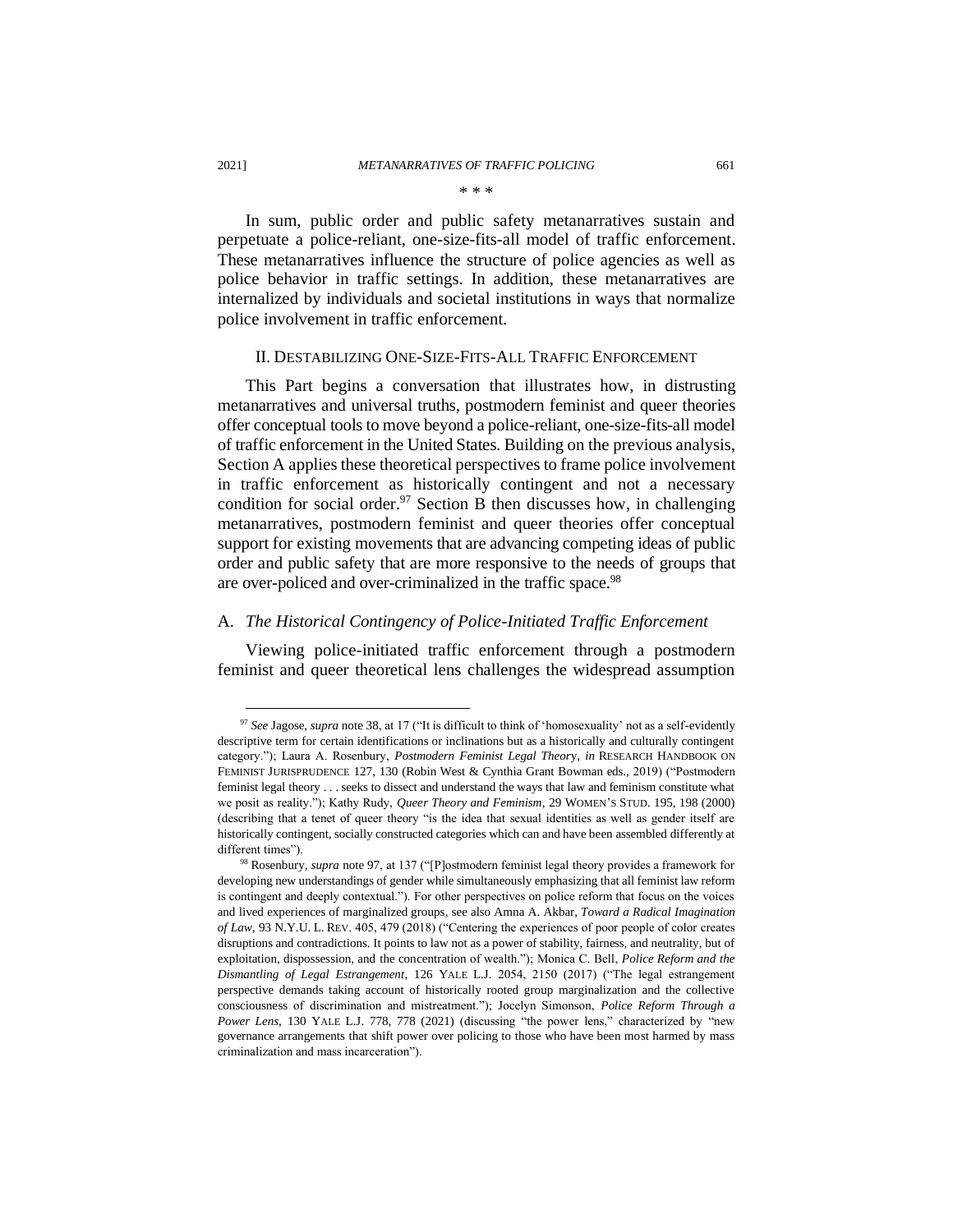#### 662 *CONNECTICUT LAW REVIEW* [Vol. 53:3

and our constructed reality that achieving public order and public safety on roads and highways is impossible without the police. From this theoretical vantage, police-initiated traffic enforcement is historically contingent, and the faith and responsibility that society place in police to enforce traffic laws is contextual.<sup>99</sup> Rather than embodying universal truths, dominant public order and public safety metanarratives connect to and derive their meaning from deeper histories in the United States of excluding and subordinating marginalized groups.<sup>100</sup>

In the context of traffic, one could extend this perspective to argue that police-initiated traffic enforcement derives meaning from histories of exclusion and subordination. This is illustrated by the ways in which Black, Latinx, and other marginalized people are disproportionately targeted, harmed, and criminalized during police-initiated traffic enforcement.<sup>101</sup> These injustices and inequalities are not haphazard. They embody contemporary means of social control that the state subjects Black, Latinx, and other marginalized people to through the front end of the criminal process where police investigations occur.<sup>102</sup>

To some extent, looking abroad and juxtaposing the United States with New Zealand's previous model of traffic enforcement reveals how the dominant system of police-initiated traffic enforcement in the United States is historically contingent. Between 1936 and 1992, New Zealand created and maintained a non-police governmental agency that was responsible for the bulk of traffic enforcement.<sup>103</sup> Under this alternative model, police were primarily concerned with investigating traffic accidents that resulted in injury and enforcing drunk driving laws.<sup>104</sup>

At the same time, it is important to recognize that New Zealand's previous model of traffic enforcement is not a perfect example. Under this

<sup>99</sup> Rosenbury, *supra* note 97, at 137 ("[P]ostmodern feminist legal theory provides a framework for developing new understandings of gender while simultaneously emphasizing that all feminist law reform is contingent and deeply contextual."); Rudy, *supra* note 97, at 198 (describing that a tenet of queer theory "is the idea that sexual identities as well as gender itself are historically contingent, socially constructed categories which can and have been assembled differently at different times").

<sup>100</sup> WILLIAM E. MARSH, NOTHINGNESS, METANARRATIVE, AND POSSIBILITY 189 (2009) ("The value of metanarrative . . . lies in its ability to centralize and locate meaning in a given narrative, to contextualize a larger truth in a way that lends meaningfulness to a point or points of historical experience.").

<sup>101</sup> *See* sources cited *supra* note 18 (documenting racial and economic injustices involving traffic stops).

<sup>102</sup> Woods, *Decriminalization, Police Authority, and Routine Traffic Stops*, *supra* note 51, at 708– 09.

<sup>103</sup> DAVID H. BAYLEY, POLICE FOR THE FUTURE 135 (1994); P. R. Wilson & D. Chappell, *The Effects of Police Withdrawal from Traffic Control: A Comparative Study*, 61 J. CRIM. L., CRIMINOLOGY & POLICE SCI. 567, 568 (1970).

<sup>104</sup> Wilson & Chappell, *supra* note 103, at 568. A key difference between the framework proposed in this Essay and New Zealand's approach is that in New Zealand, the police did not lose authority to enforce traffic laws. In practice, however, non-police traffic officers "detected and prosecuted almost all non-moving traffic violations, and the majority of minor moving violations." *Id.*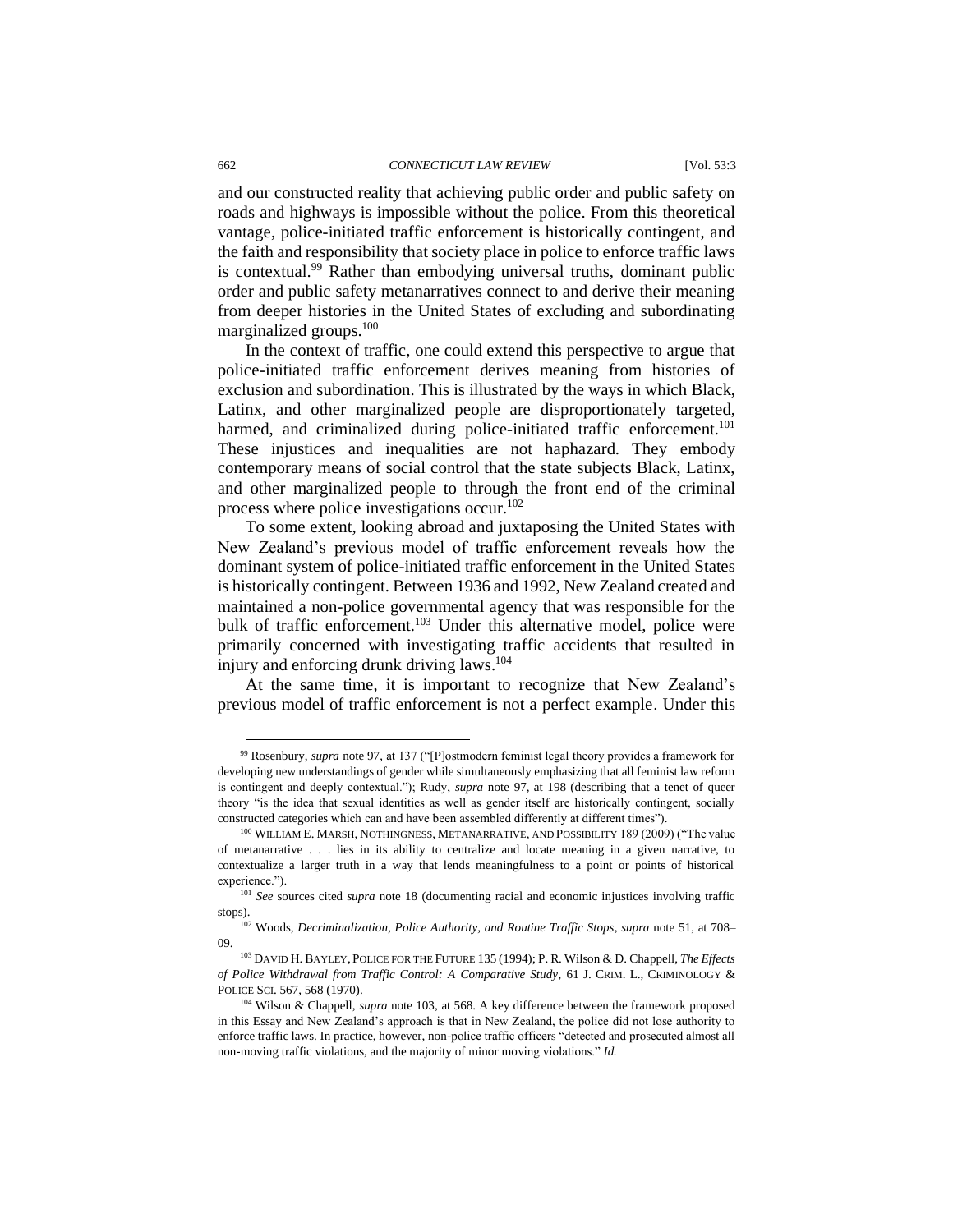model, police were still involved in certain aspects of traffic enforcement (specifically, accident investigations and DUI enforcement), which some advocates argue also invite non-police responses and solutions.<sup>105</sup> Moreover, after almost six decades, New Zealand reverted back to a system of police-initiated traffic enforcement largely due to financial considerations.<sup>106</sup> Nonetheless, the New Zealand model is a useful starting point to show that police-initiated traffic enforcement is historically contingent and that it is possible to drastically reorganize traffic enforcement and achieve public safety and public order on roads and highways without relying on police to enforce the bulk of traffic laws.

#### B. *Traffic Enforcement Based on New Understandings of Public Order and Public Safety*

Beyond their descriptive and deconstructive utility, postmodern feminist and queer theories provide normative support for new systems of traffic enforcement that do not rely on the police. Specifically, these theoretical perspectives offer conceptual support for existing movements that are advancing new meanings of public order and public safety which prioritize the pragmatic concerns of marginalized groups that are over-policed and over-criminalized in the traffic space.<sup>107</sup> To be clear, these new understandings are not simply products of replacing one universal notion of public order and public safety with another.<sup>108</sup> Rather, principles in postmodern feminism and

<sup>108</sup> Carlos A. Ball, *Essentialism and Universalism in Gay Rights Philosophy: Liberalism Meets Queer Theory*, 26 LAW & SOC.INQUIRY 271, 273 (2001) (book review) ("The rejection by queer theorists

<sup>105</sup> Sean Illing, *The "Abolish the Police" Movement, Explained by 7 Scholars and Activists*, Vox (June 12, 2020, 11:00AM), https://www.vox.com/policy-and-politics/2020/6/12/21283813/georgefloyd-blm-abolish-the-police-8cantwait-minneapolis ("We also see that much of what police do could probably be done better or more cost-effectively if done by somebody else: everything from taking accident reports to responding to persons who are homeless or in mental health crisis.") (quoting Christy Lopez, law professor at Georgetown University); Kea Wilson, *What 'Abolish the Police' Could Mean for Street Safety*, STREETSBLOG USA (June 22, 2020), https://usa.streetsblog.org/2020/06/22/whatabolish-the-police-could-mean-for-street-safety ("A different, criminalization-free model [of drunk driving] might involve taking traffic stops out of the hands of cops, and putting them in the hands of addiction specialists who are trained in deescalation strategies and equipped with the tools to get problem drinkers meaningful help and a safe ride home.").

<sup>&</sup>lt;sup>106</sup> Scholars have described that this reversion was animated by concerns that the non-police traffic agency did not produce any savings for the New Zealand government. Because the non-police traffic agency was primarily staffed by police officers, the government was simply redirecting resources from one public agency to another. BAYLEY, *supra* note 103, at 135; Woods, *Traffic Without the Police*, *supra*  note 1, at 1536–37.

<sup>&</sup>lt;sup>107</sup> Phelan, *supra* note 42, at 766 (arguing "that widespread social . . . change requires interaction with and intervention in . . . the dominant social text") (internal quotation omitted). This point of view is consistent with what scholars have described as "radical pragmatism" and adopting the perspective of the oppressed. *See* Daria Roithmayr, *"Easy for You to Say": An Essay on Outsiders, the Usefulness of Reason, and Radical Pragmatism*, 57 U. MIA. L. REV. 939, 947 (2003) ("[R]adical pragmatism finds it more useful to consider the disempowered community separately from the dominant group in order to focus on differing needs, political commitments, and preferred measures of usefulness."); Margaret Jane Radin, *The Pragmatist and the Feminist*, 63 S. CAL. L. REV. 1699, 1711 (1990) ("[W]e should understand the perspective of the oppressed as making possible an understanding that coherence can be plural.").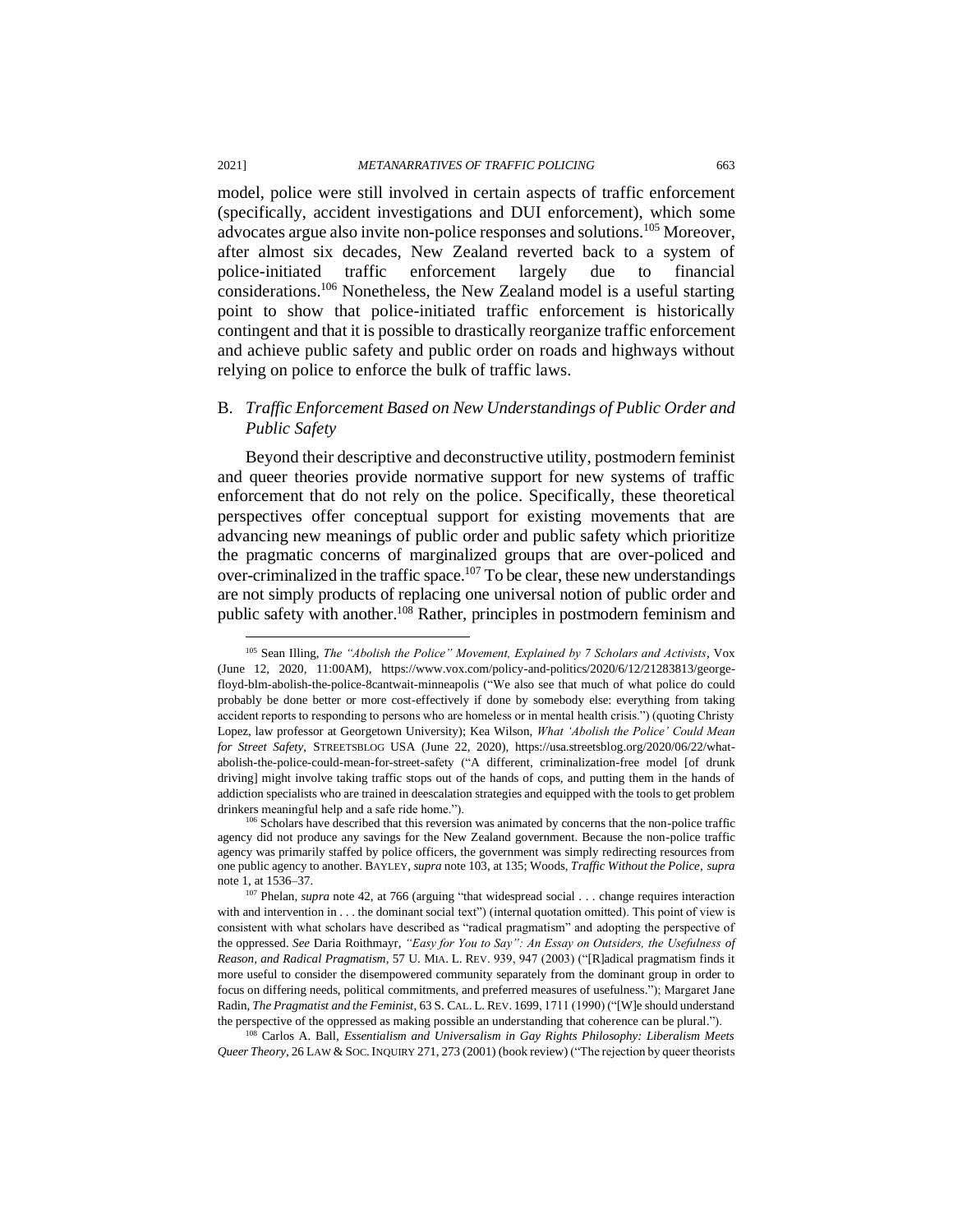queer theory help us to recognize these new meanings as historically contingent and grounded on a normative commitment to empower marginalized and over-policed communities in the traffic space.<sup>109</sup>

Postmodern feminist and queer theoretical perspectives also provide conceptual support for the kinds of local politics that are embodied in mobilization efforts to reimagine traffic enforcement without the police.<sup>110</sup> Movements seeking to defund and destabilize the contemporary police order challenge grand narratives of public order and public safety in favor of local solutions to social problems that better serve the needs and experiences of marginalized and disempowered communities.<sup>111</sup> These mobilization efforts confront universalized and flat understandings of public order and public safety in favor of a multiplicity of ideas that help to define what public order and public safety mean from the perspective of disempowered groups in particular contexts (for instance, traffic). $112$  This type of local politics not only brings the voices and lived experiences of disempowered and marginalized communities in the traffic space front and center, but also facilitates alliance and coalition building that pushes people to recognize their relative positions of power and subordination in the traffic domain.<sup>113</sup>

<sup>112</sup> Phelan*, supra* note 42, at 766 (stressing that "change is necessarily a local operation, one involving political action at particular locations in our lives independent of global or universal theories").

of sexual identities as natural or given phenomena is accompanied by a rejection of universal or foundationalist moral principles."); Fraser & Nicholson, *supra* note 37, at 101 (characterizing postmodern-feminist theory as "nonuniversalist").

<sup>109</sup> Fraser & Nicholson, *supra* note 37, at 101 (noting that postmodern-feminist critiques "would be explicitly historical, attuned to the cultural specificity of different societies and periods and to that of different groups within societies and periods"); NANCY LEVIT & ROBERT R. M. VERCHICK, FEMINIST LEGAL THEORY: A PRIMER 36 (2d ed. 2016) ("Postmodern feminist legal theorists . . . reject notions of single truths and recognize instead that truths are multiple, provisional, and thus linked to individuals' lived experiences, perspectives, and positions in the world."); Phelan, *supra* note 42, at 784 ("Local politics and the theories that sustain them . . . open space for a multiplicity of claims and struggles."); *id.* at 786 ("The rebellion against the (meta)narratives of the white, male West . . . . is not against all knowledge, even all narrative knowledge, but against the great stories of legitimation that have served to blind us to the role of power in common life."); *see also* Roithmayr, *supra* note 107, at 947 ("[R]adical pragmatism acknowledges that sometimes, maybe even often, something outside reason—be it political and/or ethical commitments of varying sorts, intuitions, passions, experiences, or sentiments—may drive the constructive answer to that question. At other times, and in other circumstances, reason may be useful.").

<sup>110</sup> As Shane Phelan describes, local politics "is a politics that eschews universal narratives of oppression that base all oppressions on one 'most basic' one, that posit the same mechanisms of oppression in all times and places, or that prescribe unitary or homogeneous ideals for all times and places." Phelan, *supra* note 42, at 783.

<sup>111</sup> Kaba, *supra* note 89 ("We can build other ways of responding to harms in our society. Trained 'community care workers' could do mental-health checks if someone needs help. Towns could use restorative-justice models instead of throwing people in prison."). *See also* Amna A. Akbar, *An Abolitionist Horizon for (Police) Reform*, 108 CALIF. L.REV. 1781, 1825 (2020) ("Abolitionists . . . are making demands and running experiments that decrease the power, footprint, and legitimacy of police while building alternative modes of responding to collective needs and interpersonal harm."). *Cf*. Phelan, *supra* note 42, at 783 (emphasizing the need to "eliminate the grand narratives in favor of more local strategies").

<sup>&</sup>lt;sup>113</sup> *Id.* at 783 ("If we eliminate the grand narratives in favor of more local strategies, we find that our allies are (potentially) everywhere."); *id.* at 784 ("A local politics . . . also calls us to acknowledge our positions of privilege as well as of oppression.").